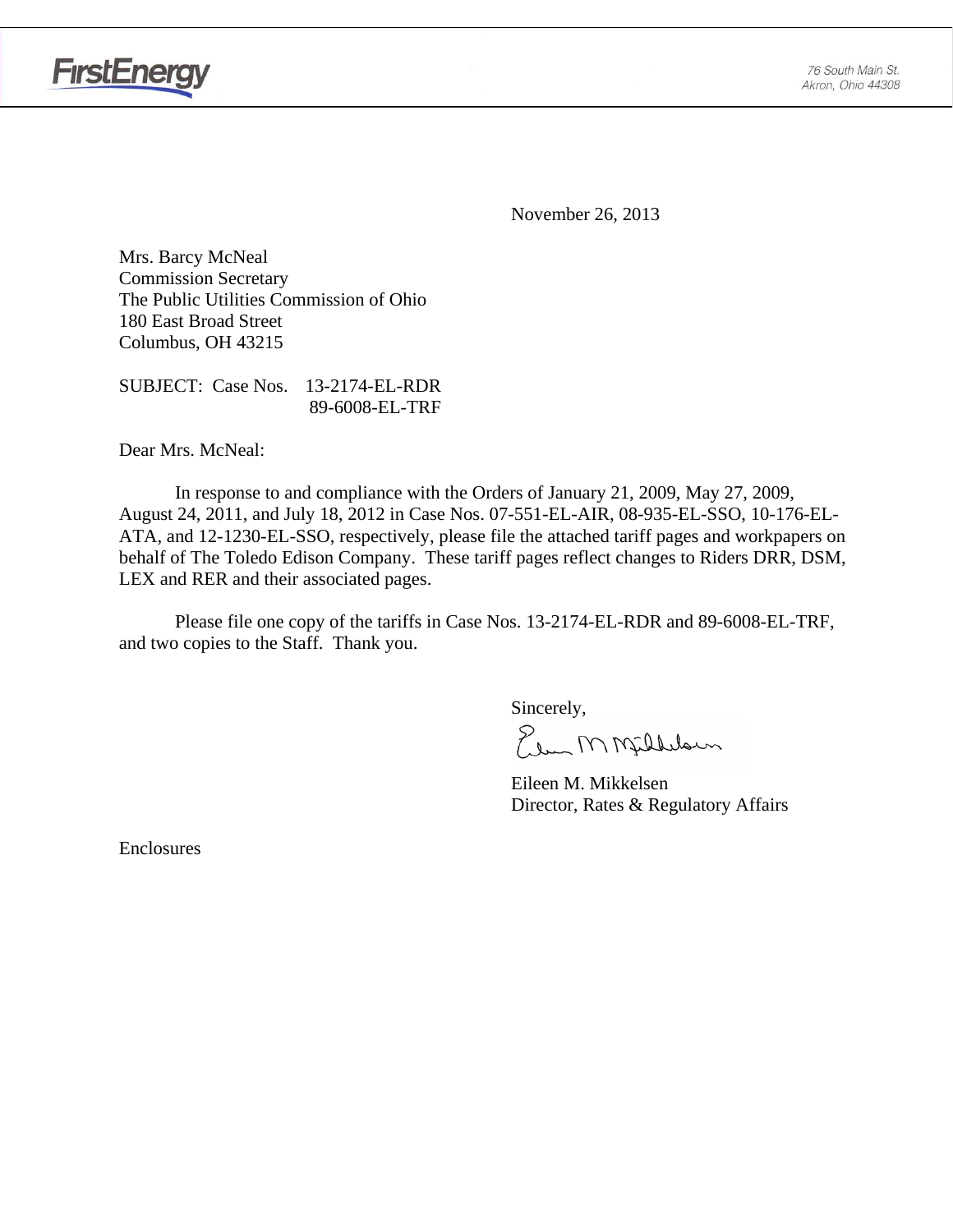#### **TABLE OF CONTENTS**

The following rates, rules and regulations for electric service are applicable throughout the Company's service territory except as noted.

|                                                      | <b>Sheet</b> | <b>Effective</b><br><u>Date</u> |
|------------------------------------------------------|--------------|---------------------------------|
| <b>TABLE OF CONTENTS</b>                             | 1            | $01 - 01 - 14$                  |
| <b>DEFINITION OF TERRITORY</b>                       | 3            | 01-23-09                        |
| <b>ELECTRIC SERVICE REGULATIONS</b>                  | 4            | 12-04-09                        |
| <b>ELECTRIC SERVICE SCHEDULES</b>                    |              |                                 |
| Residential Service (Rate "RS")                      | 10           | $01 - 23 - 09$                  |
| General Service - Secondary (Rate "GS")              | 20           | 01-23-09                        |
| General Service - Primary (Rate "GP")                | 21           | 01-23-09                        |
| General Service - Subtransmission (Rate "GSU")       | 22           | 01-23-09                        |
| General Service - Transmission (Rate "GT")           | 23           | 01-23-09                        |
| <b>Street Lighting Provisions</b>                    | 30           | $01 - 23 - 09$                  |
| Street Lighting (Rate "STL")                         | 31           | 06-01-09                        |
| Traffic Lighting (Rate "TRF")                        | 32           | 01-23-09                        |
| Private Outdoor Lighting (Rate "POL")                | 33           | 06-01-09                        |
| <b>MISCELLANEOUS CHARGES</b>                         | 75           | $07 - 05 - 12$                  |
| <b>OTHER SERVICE</b>                                 |              |                                 |
| <b>Partial Service</b>                               | 52           | $01 - 01 - 06$                  |
| Residential Renewable Energy Credit Purchase Program | 60           | $10 - 01 - 09$                  |
| <b>Cogeneration and Small Power Producer</b>         | 70           | $01 - 01 - 03$                  |
| <b>Interconnection Tariff</b>                        | 76           | $01 - 01 - 09$                  |
| <b>PIPP Customer Discount</b>                        | 80           | 06-01-11                        |

Filed pursuant to Orders dated January 21, 2009, May 27, 2009, August 24, 2011, July 18, 2012, in Case Nos. 07-551-EL-AIR, 08-935-EL-SSO, 10-176-EL-ATA, 12-1230-EL-SSO, respectively and Case No. 13-2174-EL-RDR,

before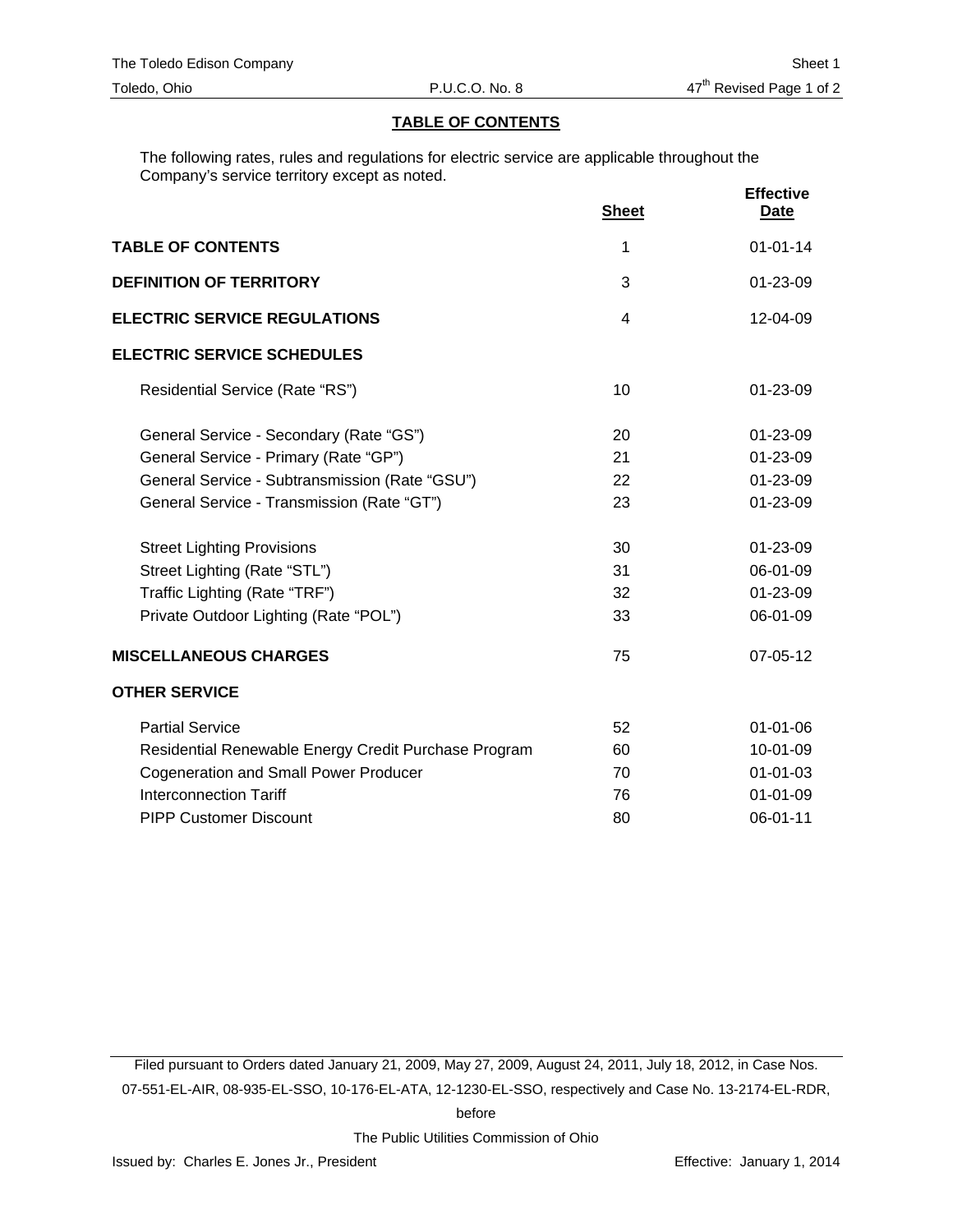### **TABLE OF CONTENTS**

| <b>RIDERS</b>                                          | <b>Sheet</b> | <b>Effective</b><br>Date |
|--------------------------------------------------------|--------------|--------------------------|
| Summary                                                | 80           | 06-21-13                 |
| <b>Residential Distribution Credit</b>                 | 81           | $05 - 21 - 10$           |
| <b>Transmission and Ancillary Services</b>             | 83           | 09-10-10                 |
| <b>Alternative Energy Resource</b>                     | 84           | $10 - 01 - 13$           |
| <b>School Distribution Credit</b>                      | 85           | 06-01-09                 |
| <b>Business Distribution Credit</b>                    | 86           | 01-23-09                 |
| <b>Hospital Net Energy Metering</b>                    | 87           | 10-27-09                 |
| Economic Development (4a)                              | 88           | 01-23-09                 |
| <b>Universal Service</b>                               | 90           | 12-13-12                 |
| State kWh Tax                                          | 92           | 01-23-09                 |
| <b>Net Energy Metering</b>                             | 93           | 10-27-09                 |
| Delta Revenue Recovery                                 | 96           | $01 - 01 - 14$           |
| Demand Side Management                                 | 97           | $01 - 01 - 14$           |
| Reasonable Arrangement                                 | 98           | 06-01-09                 |
| <b>Distribution Uncollectible</b>                      | 99           | $10 - 01 - 13$           |
| Economic Load Response Program                         | 101          | 06-01-11                 |
| Optional Load Response Program                         | 102          | 06-01-11                 |
| <b>Generation Cost Reconciliation</b>                  | 103          | $10 - 01 - 13$           |
| Fuel                                                   | 105          | 12-14-09                 |
| Advanced Metering Infrastructure / Modern Grid         | 106          | $10-01-13$               |
| Line Extension Cost Recovery                           | 107          | $01 - 01 - 14$           |
| <b>Delivery Service Improvement</b>                    | 108          | $01 - 01 - 12$           |
| <b>PIPP Uncollectible</b>                              | 109          | $10 - 01 - 13$           |
| Non-Distribution Uncollectible                         | 110          | $10 - 01 - 13$           |
| <b>Experimental Real Time Pricing</b>                  | 111          | 06-01-13                 |
| <b>Experimental Critical Peak Pricing</b>              | 113          | 06-01-13                 |
| <b>Generation Service</b>                              | 114          | 06-01-13                 |
| Demand Side Management and Energy Efficiency           | 115          | 07-01-13                 |
| <b>Economic Development</b>                            | 116          | $10 - 01 - 13$           |
| <b>Deferred Generation Cost Recovery</b>               | 117          | 06-01-09                 |
| Deferred Fuel Cost Recovery                            | 118          | 06-21-13                 |
| Non-Market-Based Services                              | 119          | 06-01-13                 |
| <b>Residential Deferred Distribution Cost Recovery</b> | 120          | $01 - 01 - 12$           |
| Non-Residential Deferred Distribution Cost Recovery    | 121          | $01 - 01 - 12$           |
| <b>Residential Electric Heating Recovery</b>           | 122          | $01 - 01 - 14$           |
| <b>Residential Generation Credit</b>                   | 123          | $10-31-13$               |
| Delivery Capital Recovery                              | 124          | $10 - 01 - 13$           |
| Phase-In Recovery                                      | 125          | 06-21-13                 |

Filed pursuant to Orders dated January 21, 2009, May 27, 2009, August 24, 2011, July 18, 2012, in Case Nos. 07-551-EL-AIR, 08-935-EL-SSO, 10-176-EL-ATA, 12-1230-EL-SSO, respectively and Case No. 13-2174-EL-RDR,

before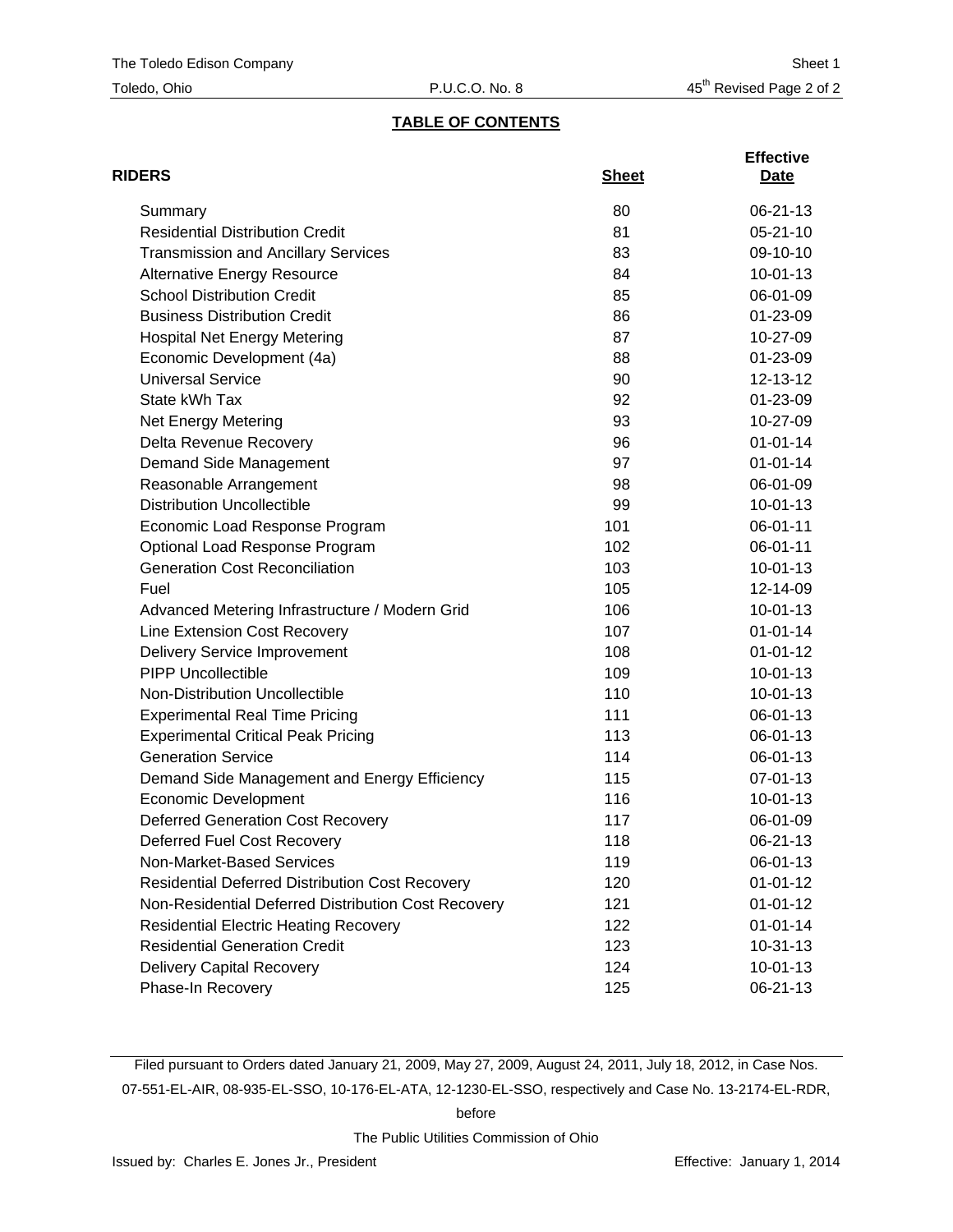#### **RIDER DRR Delta Revenue Recovery Rider**

#### **APPLICABILITY:**

Applicable to any customer receiving electric service under the Company's rate schedules or reasonable arrangement (special contract) approved by the Public Utilities Commission of Ohio. The Delta Revenue Recovery Rider (DRR) charge will apply, for all rate schedules, effective for service rendered beginning January 1, 2014, for all kWhs per kWh. This Rider is not avoidable for customers who take electric generation service from a certified supplier.

### **PURPOSE:**

The DRR charge recovers the difference in revenue ("delta revenue") between the application of rates in the otherwise applicable rate schedule and the result of any economic development schedule, energy efficiency schedule, reasonable arrangement, or governmental special contract approved by the Public Utilities Commission of Ohio on or after January 1, 2009.

#### **RATE:**

DRR charge 0.0000¢

### **RIDER UPDATES:**

The charges contained in this Rider shall be updated and reconciled on a quarterly basis. No later than December 1st, March 1st, June 1st and September 1st of each year, the Company will file with the PUCO a request for approval of the rider charges which, unless otherwise ordered by the PUCO, shall become effective on a service rendered basis on January 1st, April 1st, July 1st and October 1st of each year, beginning October 1, 2009.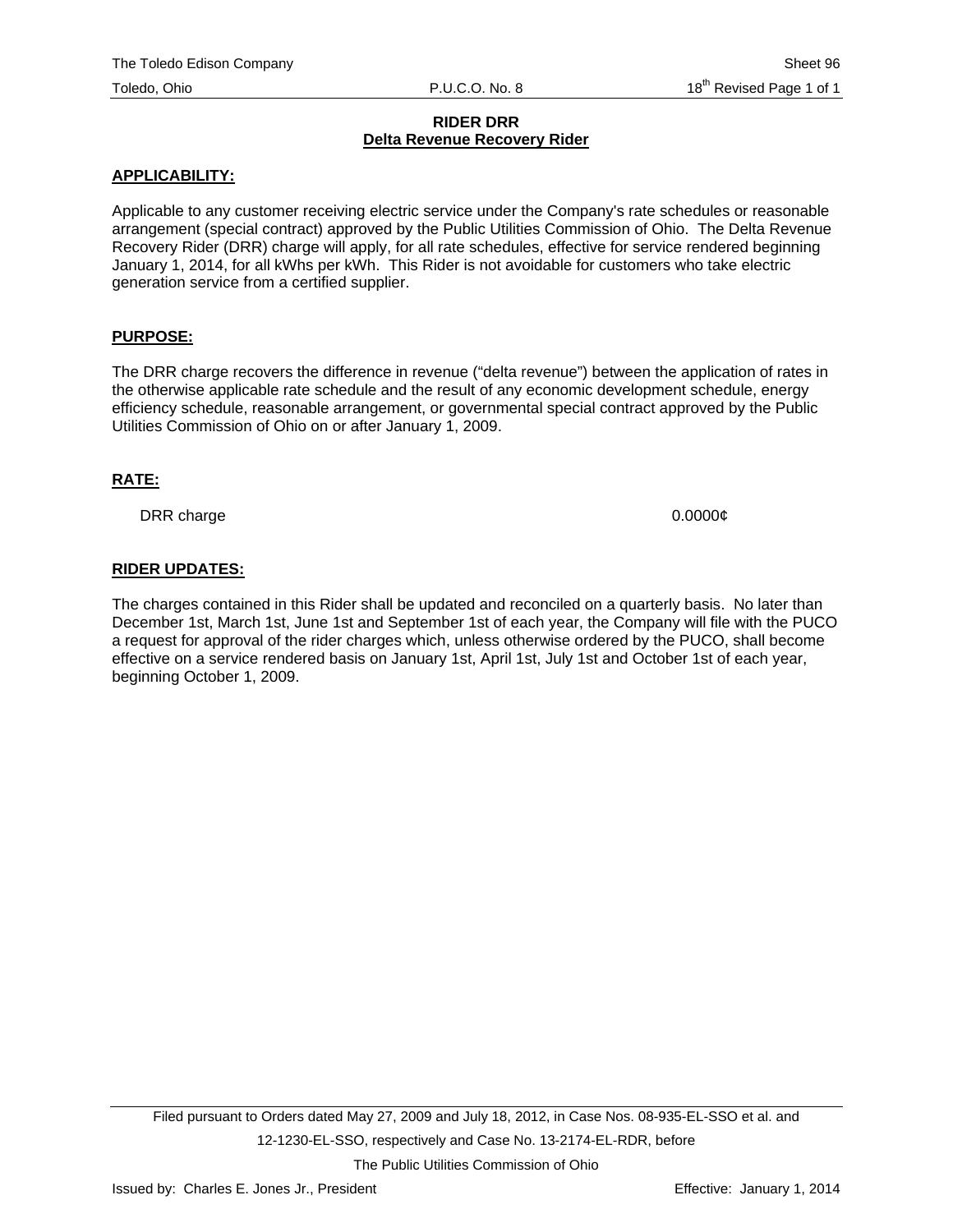#### **RIDER DSM Demand Side Management Rider**

### **APPLICABILITY:**

A Demand Side Management ("DSM") Charge shall be applied to each kilowatt-hour ("kWh") delivered during a billing month to all retail customers taking service under Rate Schedule RS. The DSM Charge is not avoidable to customers during the period the customer takes electric generation service from a certified supplier.

### **RATES:**

On the Effective Date ("ED"), the DSM Charge shall be 0.0000¢, and shall be adjusted semi-annually based on the following formula:

DSM Charge =  $((ADB - ADFIT) \times CC + AMORT + RA) / PS \times [1 / (1-CAT)]$ , rounded to the fifth decimal place.

Where:

 $ADB =$  The net accumulated balance of the residential demand side management costs deferred by the Company, including applicable Carrying Costs ("CC"). Residential demand side management costs that are deferred shall include all DSM program costs incurred for programs contemplated in the Settlement Stipulation approved in PUCO Case Nos. 05- 1125-EL-ATA, 05-1126-EL-AAM and 05-1127-EL-UNC, all reasonable administrative costs to conduct such DSM programs and lost distribution revenues until included in the Company's tariffs established in a subsequent rate case.

> The initial ADB will be based on the Company's filing in Case No. 07-551-EL-AIR, with all subsequent ADB's being based on the deferred balance at each March 31 and September 30 thereafter.

- $ADFIT = The accumulated deferred income tax associated with the ADB.$
- AMORT = The ADB amortized over a three year period. However in no case will the amortization period extend beyond December 31, 2012. Any ADB at April 30, 2012 will be collected over the RHY effective July 1, 2012.
- RA = The net over or under collection of the RC during the Recovery Half-Year ("RHY"), plus Carrying Costs. A positive RA reflects an under collection of the RC.
- PS = The Company's forecasted kWh retail sales during the RHY for customers taking service under Rate Schedule RS.
- CAT = The Commercial Activity Tax rate as established in Section 5751.03 of the Ohio Revised Code.
- $CC =$  The return earned on the RC and RA, which shall be calculated by multiplying the RC and RA by the Company's cost of debt.
- $RHY =$  The calendar half-year in which the then current DSM Charge is collected. The RHY commences on January 1 and July 1, immediately following the determination of the ADB as of September 30 or March 31 for such DSM Charge.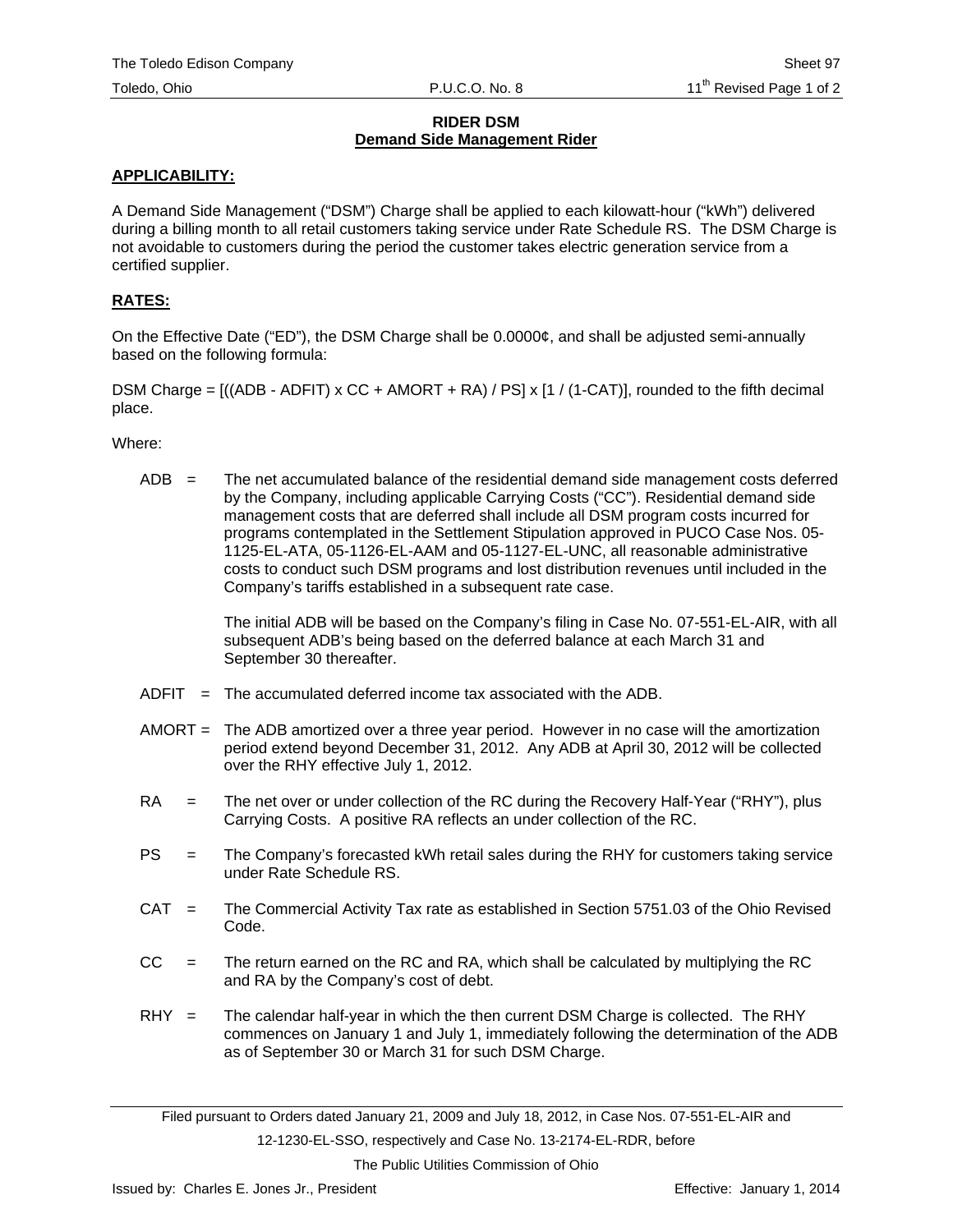#### **RIDER LEX Line Extension Cost Recovery Rider**

#### **APPLICABILITY:**

Applicable to any customer receiving electric service under the Company's rate schedules. The Line Extension Cost Recovery Rider (LEX) charge will apply for all rate schedules, on a service rendered basis, for all kWhs per kWh. This Rider is not avoidable for customers who take electric generation service from a certified supplier.

### **RATE:**

LEX charge  $0.0009\ell$ 

### **RIDER UPDATES:**

The charges contained in this Rider shall be updated and reconciled on a quarterly basis beginning December 1, 2011, and thereafter no later than December 1st, March 1st, June 1st and September 1st of each year, the Company will file with the PUCO a request for approval of the Rider charges which, unless otherwise ordered by the PUCO, shall become effective on a service rendered basis on January 1st, April 1st, July 1st and October 1st of each year.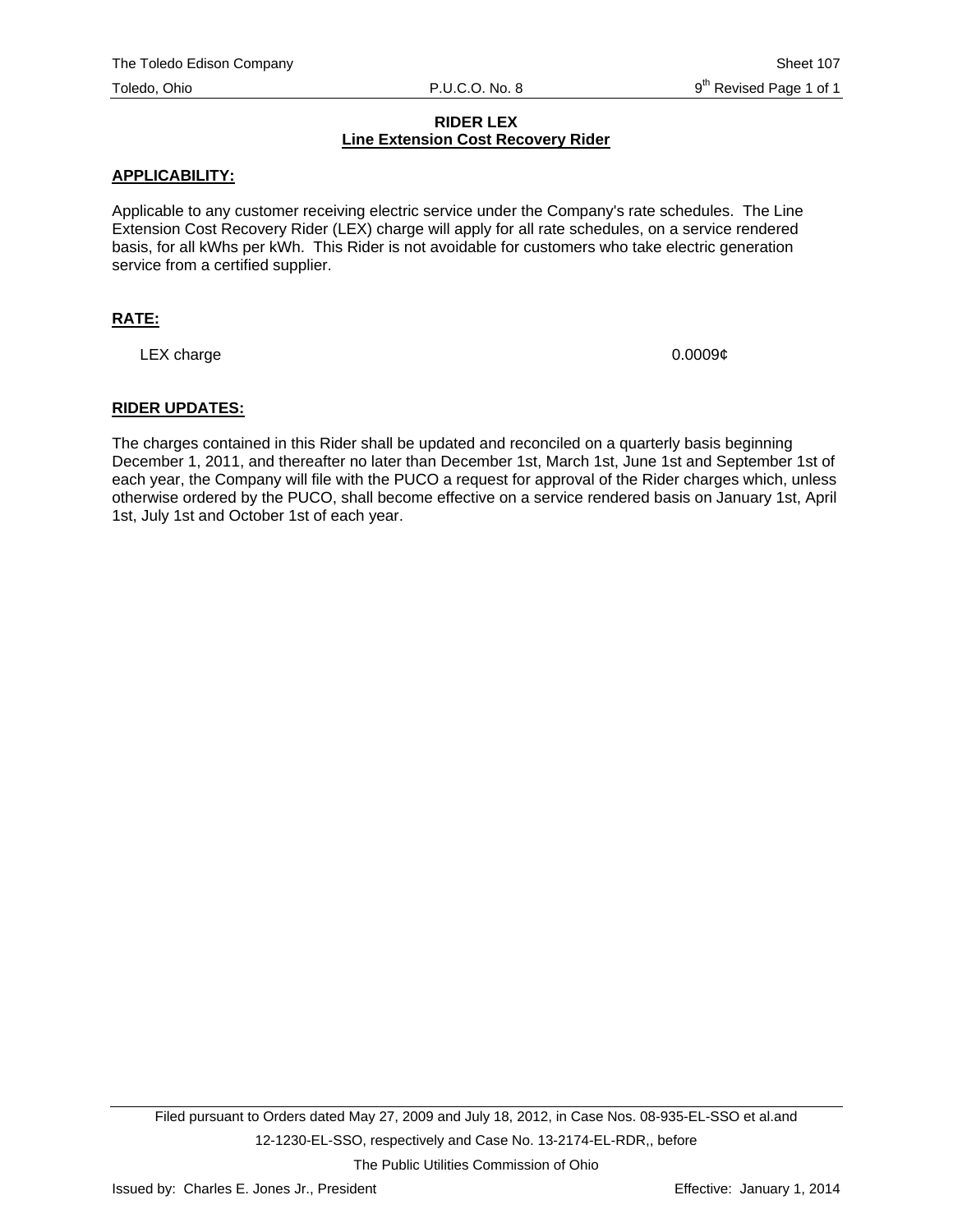#### **RIDER RER Residential Electric Heating Recovery Rider**

#### **APPLICABILITY:**

Applicable to any residential customer that takes electric service under the Company's rate schedules. The Residential Electric Heating Recovery Rider (RER) charges will apply, by rate schedule, effective for service rendered as described below. This Rider is not avoidable for customers who take electric generation service from a certified supplier.

### **PURPOSE:**

The charges provided for in this Rider recover deferred purchased power costs which represent the differential between the amounts paid by customers that received or are receiving Rider RGC credits and the amounts that otherwise would have been paid by those customers but for the Commission's orders and entries in the 10-176-EL-ATA proceeding, including applicable interest.

- 1. The RER1 charge set forth in this Rider recovers deferred purchased power costs associated with the 10-176-EL-ATA proceeding incurred by the Company from the implementation of Rider RGC through June 30, 2011, including applicable interest.
- 2. The RER2 charge set forth in this Rider recovers on-going deferred purchased power costs not otherwise recovered through the RER1 charge per the Order in Case No. 10-176-EL-ATA dated May 25, 2011, including applicable interest.

### **RATE:**

The following charges will apply, by rate schedule for all kWhs per kWh:

|           | RER <sub>1</sub>    | RER <sub>2</sub> |
|-----------|---------------------|------------------|
| <b>RS</b> | $0.0000\mathcal{C}$ | $0.2133$ ¢       |

### **RIDER UPDATES:**

The RER charges set forth in this Rider shall be updated and reconciled on a semi-annual basis. No later than December 1st and June 1st of each year, the Company shall file with the PUCO a request for approval of these rider charges which, unless otherwise ordered by the PUCO, shall become effective on a service rendered basis on January 1st and July 1st of each year.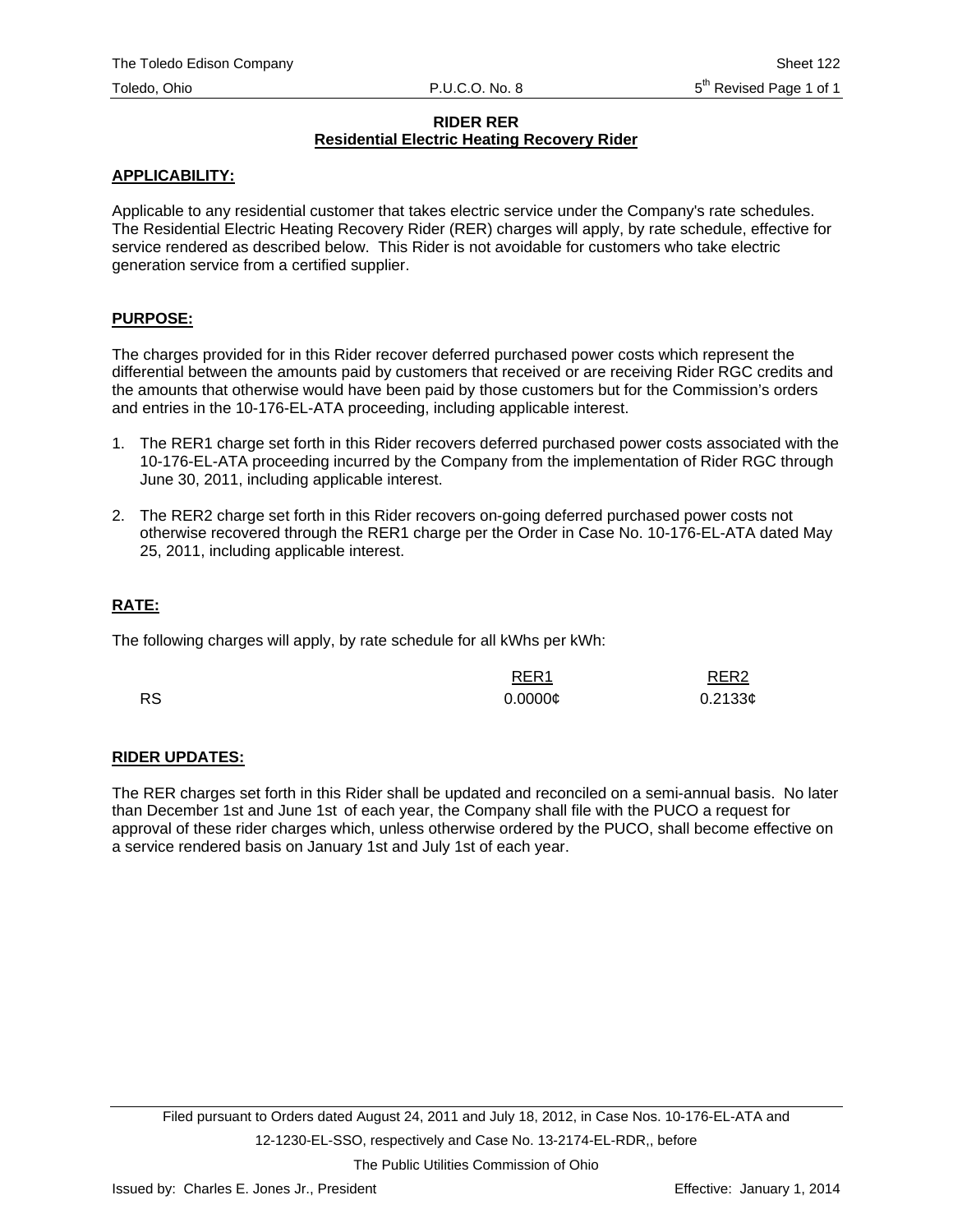#### **Case No. 07-551-EL-AIRDemand Side Management Rider (Rider DSM - Sheet No. 97) Rider DSM Charge Update Effective 1/1/14 Through 6/30/14**

# Line | Description | CE | OE | TE 1 Half-Year Revenue Requirement 1 1 \$0 \$0 \$0 \$0 2 Forecasted Residential Sales 1/1/14 - 6/30/14 (KWH) 3 Rider DSM Charge 1/1/14 - 6/30/14 (\$/KWH) \$0.000000 \$0.000000 \$0.000000

#### Line Notes & Sources

- 1 The amortization of the deferred DSM costs ended December 31, 2012. Unrecovered December 31, 2012 deferral balances recovered with Rider DSE2. Source: Rider DSM - Sheet No. 97 and Ohio Companies' Stipulated ESP Case No. 08-935-EL-SSO in Section E-2 page 21.
- 2 Source: 2013 9+3 Forecast as of November 2013

#### **13-2174-EL-RDR Page 1 of 1**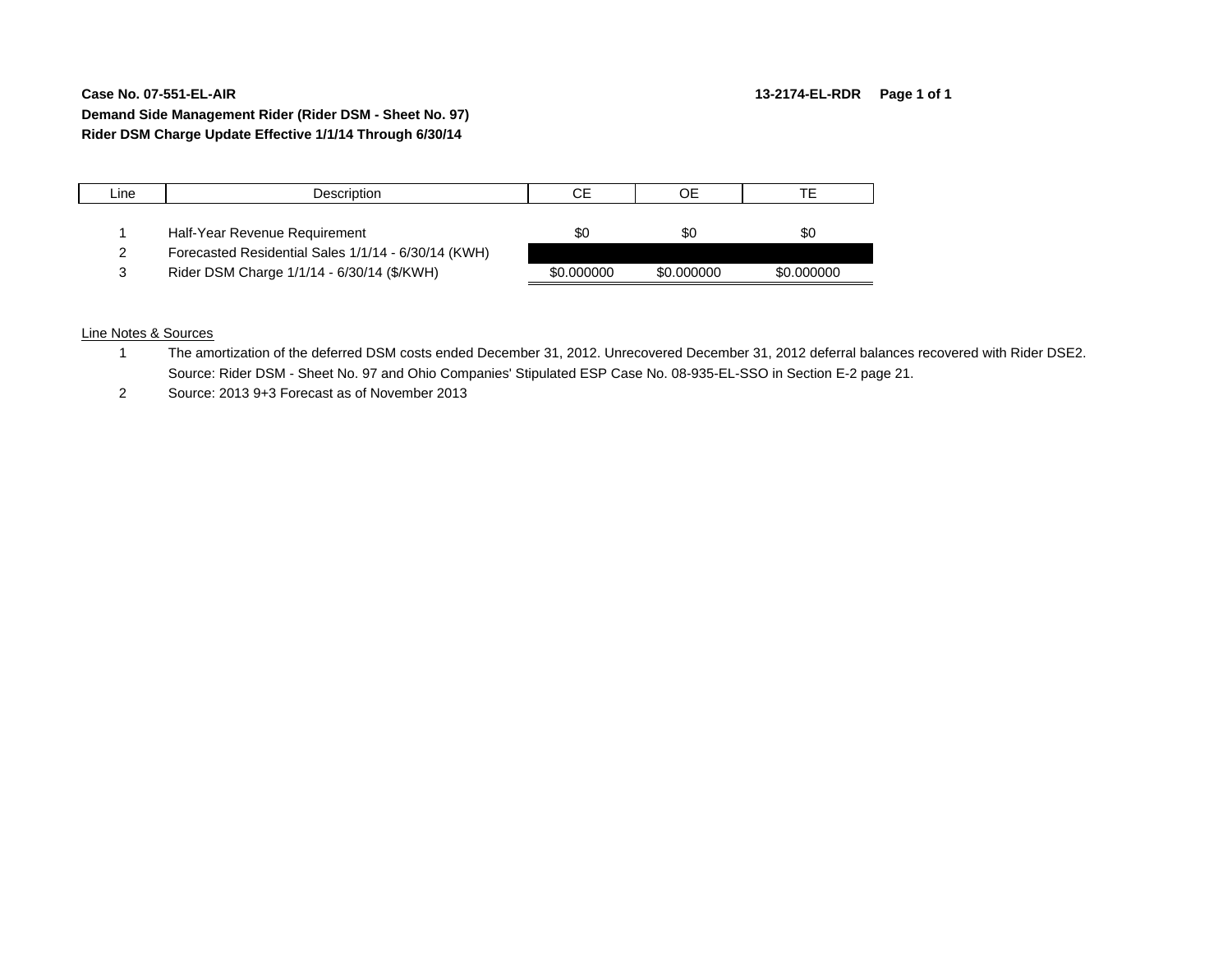Line Extension Cost Recovery Rider (Rider LEX - Sheet No. 107)<br>Rider LEX Charge Update Effective 1/1/14 Through 3/31/14

| Line | Description                                               | CЕI              | OЕ               | TE.              |
|------|-----------------------------------------------------------|------------------|------------------|------------------|
|      | Rider LEX Charge 1/1/14 - 3/31/14 (¢/KWH)                 | 0.0005           | 0.0008           | 0.0009           |
|      | Q4 2013 LEX Charge (¢/KWH)<br>Q1 2014 vs. Q4 2013 (¢/KWH) | 0.0005<br>0.0000 | 0.0008<br>0.0000 | 0.0009<br>0.0000 |

 $\hat{\mathcal{A}}$ 

Line Notes & Sources<br>
1 Source: Pages 2-4, Line 1, Column (E) x 100<br>
2 Q4 2013 LEX Charge for reference purposes only<br>
3 Calculation: Line 1 - Line 2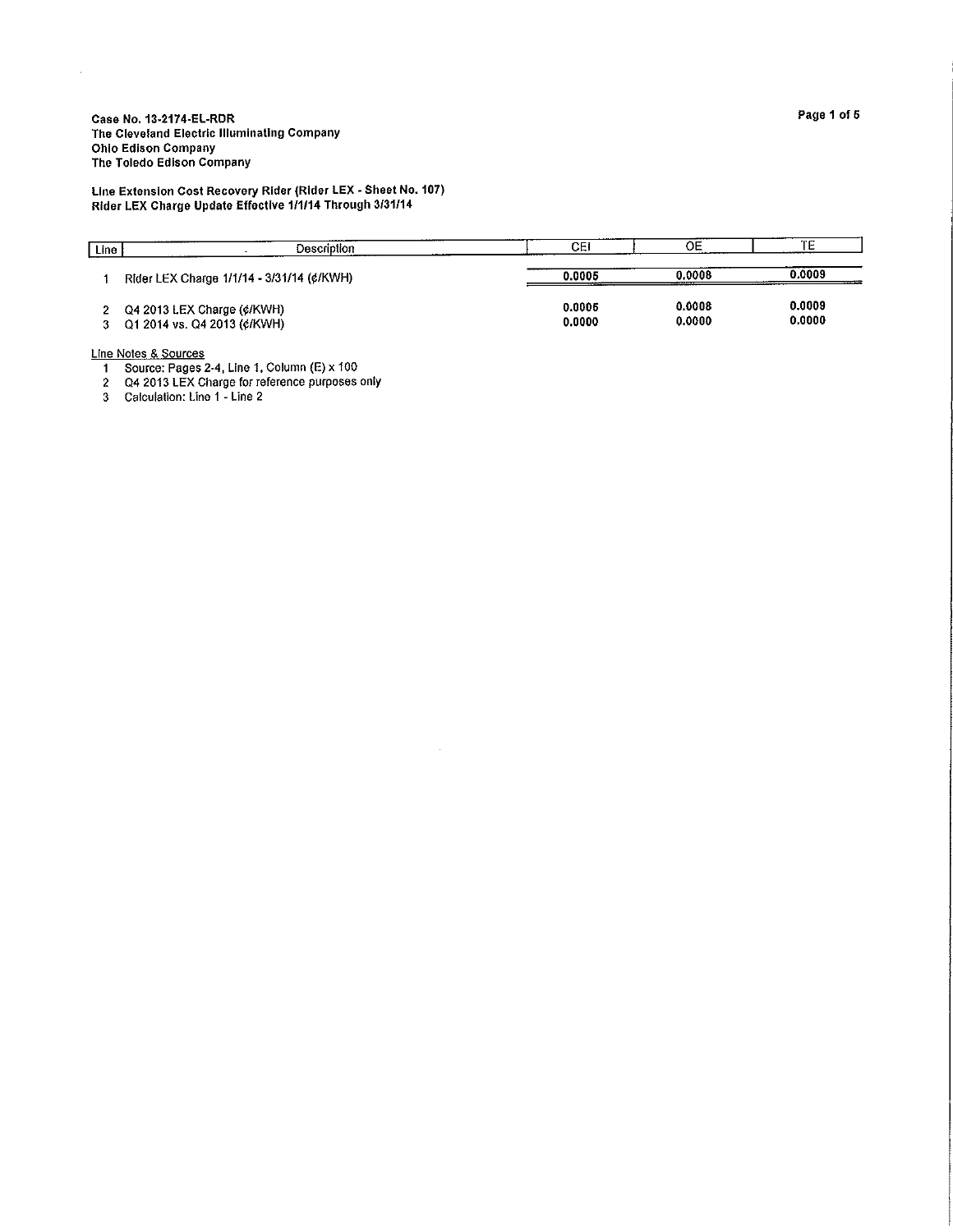Line Extension Cost Recovery Rider (Rider LEX - Sheet No. 107) Rider LEX Charge Update Effective 1/1/14 Through 3/31/14

|      |         |           |                            | <b>Beginning</b> |                  |      |                        |      |           | Revenue |              | <b>Ending Deferral</b> |                                       |      |                     |
|------|---------|-----------|----------------------------|------------------|------------------|------|------------------------|------|-----------|---------|--------------|------------------------|---------------------------------------|------|---------------------|
|      | Company | Month     | Year                       |                  | Deferral Balance |      | Revenue                |      | CAT       |         |              |                        | <b>Excluding CAT Carrying Charges</b> |      | Balance             |
| Line | (A)     | (B)       | $\left( \mathbf{C}\right)$ |                  | (D)              |      | (E)                    |      | (F)       |         | (G)          |                        | (H)                                   |      | $\langle 0 \rangle$ |
|      |         |           |                            |                  |                  |      | 70.000000              |      |           |         |              |                        | 0.5708%                               |      |                     |
| 2    | CE1     | January   | 2014                       | \$               | 91.953           | -5   | (8,558)                | - 31 | $(22)$ \$ |         | $(8,536)$ \$ |                        | 501                                   | - \$ | 83.917              |
| 3    | CEI     | February  | 2014                       | \$               | 83,917           | - 36 | $(7.624)$ \$           |      | $(20)$ \$ |         | $(7.605)$ \$ |                        | 457                                   | S    | 76,770              |
| 4    | CEI     | March     | 2014                       | \$               | 76,770           | - 3  | $(7.987)$ \$ $(21)$ \$ |      |           |         | $(7,966)$ \$ |                        | 415                                   | -3   | 69.219              |
| 5    | CEI     | April     | 2014                       | s                | 69.219           |      | $(7,314)$ \$ $(19)$ \$ |      |           |         | $(7.295)$ \$ |                        | 374S                                  |      | 62 299              |
| 6    | CEI     | May       | 2014                       | s                | 62 299           | -S   | $(7,570)$ \$ $(20)$ \$ |      |           |         | $(7,550)$ \$ |                        | 334                                   | -S   | 55.083              |
|      | CEI     | June      | 2014                       | s                | 55.083           | - S  | $(7,938)$ \$ $(21)$ \$ |      |           |         | $(7,918)$ \$ |                        | 292                                   | S    | 47.457              |
| 8    | CEI     | July      | 2014                       | s                | 47 457           | - S  | $(8,836)$ \$           |      | $(23)$ S  |         | $(8,813)$ \$ |                        | 246S                                  |      | 38,890              |
| 9    | CEI     | August    | 2014                       | s                | 38.890           | - S  | $(8,995)$ S            |      | $(23)$ \$ |         | $(8,972)$ \$ |                        | 196                                   | Ŝ    | 30.114              |
| 10   | CEI     | September | 2014                       | \$               | 30 114           | -S   | (7,591)                | -S   | $(20)$ \$ |         | $(7,572)$ \$ |                        | 150S                                  |      | 22,693              |
| 11   | CEI     | October   | 2014                       | s                | 22.693           | - 33 | (7,639)                | -S.  | $(20)$ \$ |         | $(7,620)$ \$ |                        | 108                                   | - \$ | 15,181              |
| 12   | CEI     | November  | 2014                       | \$               | 15.181           | -S   | $(7,344)$ S            |      | $(19)$ \$ |         | $(7,325)$ \$ |                        | 66                                    | \$   | 7,922               |
| 13   | CEI     | December  | 2014                       | \$               | 7.922            | - 3  | $(7,965)$ \$           |      | $(21)$ \$ |         | $(7,944)$ \$ |                        | 23                                    | ŝ.   | $\left( 0 \right)$  |

**NOTES:** 

Column (D); Estimated Rider LEX deferral balance as of December 2013 for January 2014; for February 2014 onward Column (D) = Prior Period Column (I)

Column (B): Estimated Ricer Levin (B) Line 1 x CEI MWh sales on page 5 of 5 x 1,000.<br>Column (E): Calculation: - Column (E) Line 1 x CEI MWh sales on page 5 of 5 x 1,000.<br>Column (E): Calculated Ricer LEX rate (in \$/kWh) to

Column (F): Calculation: Column (E) x .0026<br>Column (C): Calculation: Column (E) x .0026<br>Column (G): Calculation: Column (E) - Column (F)<br>Column (H): Calculation: (Column (D) + Column (G)/2)×0.5708%<br>Column (I): Calculation: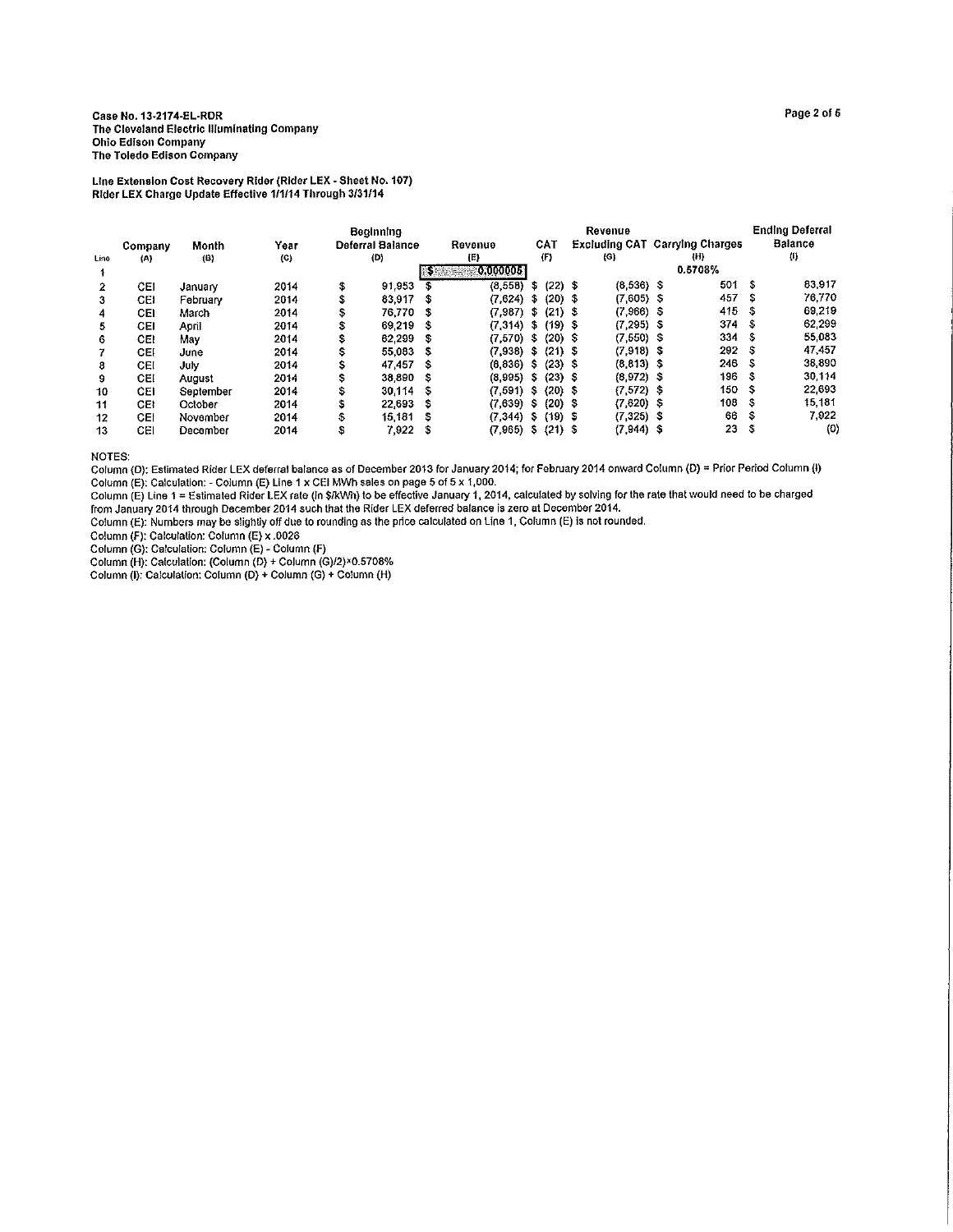Line Extension Cost Recovery Rider (Rider LEX - Sheet No. 107)<br>Rider LEX Charge Update Effective 1/1/14 Through 3/31/14

| Line | Year<br>Month<br>Company<br>(B)<br>(C)<br>(A) |           |      |    | <b>Beginning</b><br>Deferral Balance<br>Revenue<br>(D)<br>(E) |      |                          |  |           |  | Revenue<br>(G) | <b>Excluding CAT Carrying Charges</b><br>(H) |            |      | <b>Ending Deferral</b><br><b>Balance</b><br>(I) |
|------|-----------------------------------------------|-----------|------|----|---------------------------------------------------------------|------|--------------------------|--|-----------|--|----------------|----------------------------------------------|------------|------|-------------------------------------------------|
|      |                                               |           |      |    |                                                               | 185  | OROOOOOBI                |  |           |  |                |                                              | 0.6708%    |      |                                                 |
| 2    | OE                                            | January   | 2014 | \$ | 189.224                                                       | - \$ | $(18,008)$ \$ $(47)$ \$  |  |           |  | $(17,961)$ \$  |                                              | $1.029$ \$ |      | 172,292                                         |
| 3    | OE                                            | February  | 2014 | Ŝ  | 172.292 \$                                                    |      | $(15,826)$ S             |  | $(41)$ \$ |  | $(15,784)$ S   |                                              | 938        | -S   | 157.446                                         |
| 4    | 0E.                                           | March     | 2014 | \$ | 157.446                                                       | - S  | $(16.549)$ \$ $(43)$ \$  |  |           |  | $(16,508)$ \$  |                                              | 852        | S    | 141,791                                         |
| 5    | OE.                                           | April     | 2014 | \$ | 141.791                                                       | -S   | $(14.992)$ \$            |  | $(39)$ \$ |  | $(14.953)$ \$  |                                              | 767        | S    | 127.604                                         |
| 6    | 0E                                            | Mav       | 2014 | s  | 127.604                                                       | - 5  | $(15, 471)$ \$           |  | $(40)$ \$ |  | $(15, 431)$ \$ |                                              | 684        | -S   | 112,858                                         |
|      | OЕ                                            | June      | 2014 | \$ | 112.858                                                       | - 5  | $(16,367)$ \$ $(43)$ \$  |  |           |  | $(16, 325)$ \$ |                                              | 598 \$     |      | 97 131                                          |
| 8    | OE                                            | July      | 2014 | \$ | 97 131                                                        | - 33 | $(18,003)$ \$ $(47)$ \$  |  |           |  | $(17,956)$ \$  |                                              | 503        | - \$ | 79.678                                          |
| 9    | OE                                            | August    | 2014 | \$ | 79.678                                                        | - \$ | $(18.160)$ \$ $(47)$ \$  |  |           |  | $(18.112)$ \$  |                                              | 403S       |      | 61.969                                          |
| 10   | OE                                            | September | 2014 | S  | 61.969                                                        | -S   | $(15.262)$ S $(40)$ \$   |  |           |  | $(15,222)$ \$  |                                              | 310        | S    | 47.057                                          |
| 11   | OE                                            | October   | 2014 | \$ | 47.057                                                        | -S   | $(15,214)$ \$ $(40)$ \$  |  |           |  | $(15, 174)$ \$ |                                              | 225S       |      | 32.108                                          |
| 12   | 0E                                            | November  | 2014 | \$ | 32,108                                                        | - S  | $(15.218)$ \$            |  | $(40)$ S  |  | $(15, 179)$ \$ |                                              | 140        | -S   | 17.070                                          |
| 13   | <b>OE</b>                                     | December  | 2014 | \$ | 17.070                                                        | -5   | $(17, 163)$ \$ $(45)$ \$ |  |           |  | $(17, 118)$ \$ |                                              | 49.        | -S   | $\langle 0 \rangle$                             |

 $\sim$ 

NOTES:

NOTES:<br>Column (D): Estimated Rider LEX deferral balance as of December 2013 for January 2014; for February 2014 onward Column (D) = Prior Period Column (I)<br>Column (E): Calculation: - Column (E) Line 1 x OE MWh sales on pag

Column (E): Numbers may be slightly off due to rounding as the price calculated on Line 1, Column (E) is not rounded.

Column (F): Calculation: Column (E) x .0026

Column (G): Calculation: Column (E) - Column (F)<br>Column (G): Calculation: Column (E) - Column (F)<br>Column (H): Calculation: (Column (D) + Column (G)/2)×0.5708%<br>Column (I): Calculation: Column (D) + Column (G) + Column (H)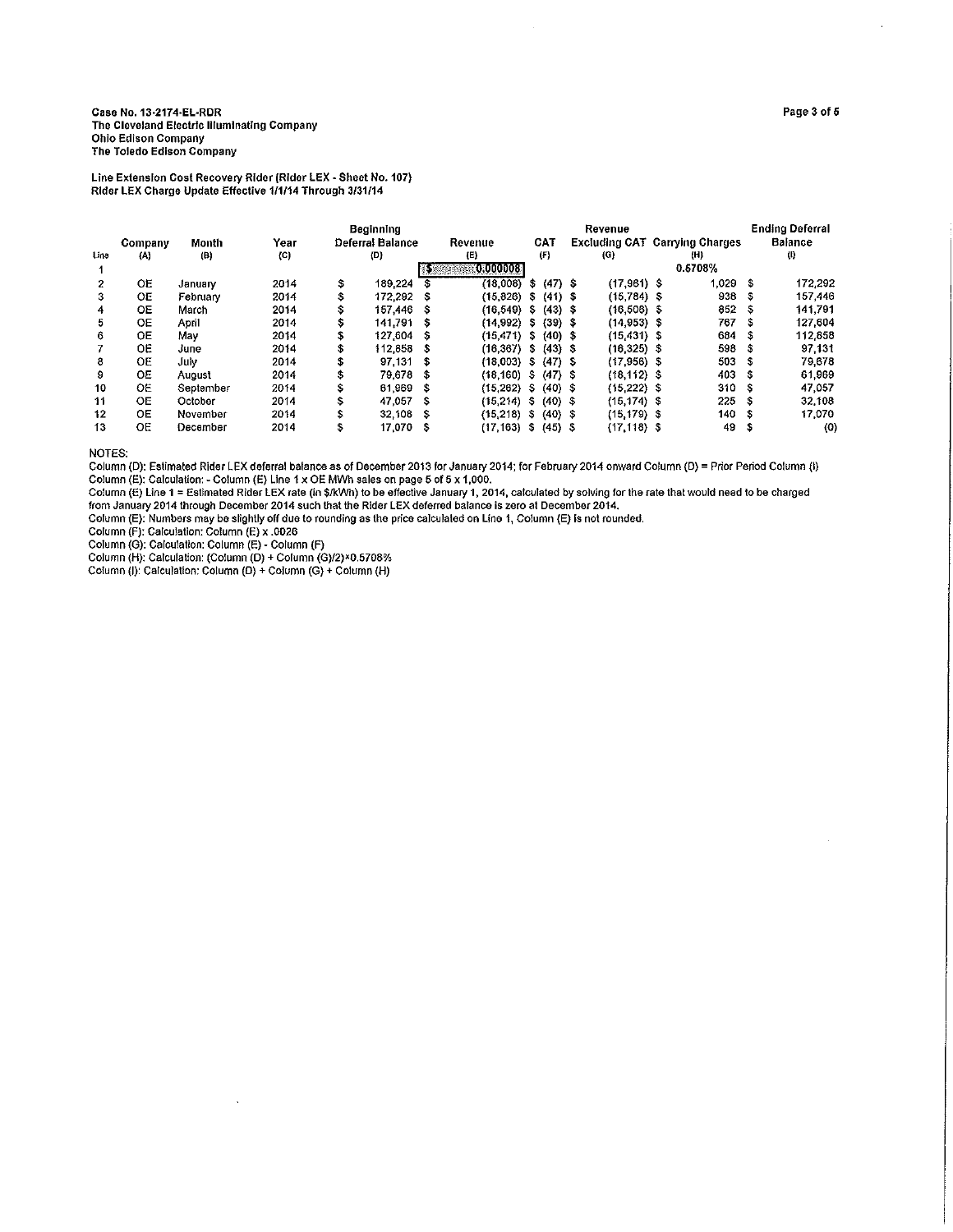Line Extension Cost Recovery Rider (Rider LEX - Sheet No. 107)<br>Rider LEX Charge Update Effective 1/1/14 Through 3/31/14

| Company<br>Line<br>(A) |    | Month<br>(B) | Үеаг<br>(C) |    | <b>Beginning</b><br>Deferral Balance<br>(D) |      | Revenue<br>(E)<br>0.0000091 |      | <b>CAT</b><br>(F) | Revenue<br><b>Excluding CAT</b><br>(G) | Carrying Charges<br>(H)<br>0.5708% |      | <b>Ending Deferral</b><br><b>Balance</b><br>(1) |
|------------------------|----|--------------|-------------|----|---------------------------------------------|------|-----------------------------|------|-------------------|----------------------------------------|------------------------------------|------|-------------------------------------------------|
| $\mathbf{2}$           | TE | January      | 2014        | \$ | 89,844                                      | \$   | (8,217)                     | -8   | $(21)$ \$         | $(8, 195)$ \$                          | 489                                | - \$ | 82,138                                          |
| 3                      | TE | February     | 2014        | \$ | 82.138                                      | - \$ | $(7,410)$ \$                |      | $(19)$ \$         | $(7,391)$ \$                           | 448                                | - \$ | 75,195                                          |
| 4                      | TE | March        | 2014        | \$ | 75 195                                      | - 3  | $(7,720)$ \$                |      | $(20)$ \$         | $(7,700)$ \$                           | 407                                | -S   | 67.903                                          |
| 5                      | TE | April        | 2014        | \$ | 67.903                                      | - 36 | $(7,209)$ S $(19)$ \$       |      |                   | $(7, 190)$ S                           | 367                                | S    | 61,080                                          |
| 6                      | TE | Mav          | 2014        | \$ | 61.080                                      | - \$ | $(7,405)$ \$ $(19)$ \$      |      |                   | $(7,386)$ \$                           | 328                                | S    | 54,022                                          |
|                        | ТE | June         | 2014        | \$ | 54.022 \$                                   |      | $(7,895)$ \$                |      | $(21)$ \$         | $(7, 875)$ \$                          | 286                                | - 3  | 46,433                                          |
| 8                      | ŦЕ | July         | 2014        | \$ | 46,433                                      | - S  | $(8,707)$ S                 |      | $(23)$ \$         | $(8,684)$ \$                           | 240S                               |      | 37,989                                          |
| 9                      | ТE | August       | 2014        | Ŝ  | 37,989                                      | - S  | $(8,713)$ \$                |      | $(23)$ \$         | $(8,691)$ S                            | 192                                | S    | 29.491                                          |
| 10                     | TE | September    | 2014        | s  | 29,491                                      | - 5  | (7,592)                     | s.   | $(20)$ S          | $(7,572)$ \$                           | 147                                | S    | 22.065                                          |
| 11                     | TE | October      | 2014        | \$ | 22.065                                      | -S   | (7, 383)                    | - \$ | $(19)$ \$         | $(7,364)$ \$                           | 105                                | 5    | 14.807                                          |
| 12                     | TE | November     | 2014        | s  | 14.807                                      | -S   | (7,217)                     | -\$  | $(19)$ \$         | $(7, 198)$ \$                          | 64                                 | -3   | 7.673                                           |
| 13                     | ТE | December     | 2014        | \$ | 7,673                                       | - 3  | $(7,715)$ \$                |      | $(20)$ \$         | $(7,695)$ \$                           | 22 <sub>1</sub>                    | - 5  | 0                                               |

NOTES:

Column (D): Estimated Rider LEX deferral balance as of December 2013 for January 2014; for February 2014 onward Column (D) = Prior Period Column (I)

Column (E): Calculated Nice Loumn (E) Line 1 x TE MWh sales on page 5 of 5 x 1,000.<br>Column (E): Calculated Nice Line 1 x TE MWh sales on page 5 of 5 x 1,000.<br>Column (E): Line 1 = Estimated Rider LEX rate (in \$/kWh) to be e

Column (F): Calculation: Column (E) x .0026

Column (G): Calculation: Column (E) - Column (F)<br>Column (G): Calculation: Column (E) - Column (F)<br>Column (H): Calculation: (Column (D) + Column (G)/2)×0.5708%<br>Column (J): Calculation: Column (D) + Column (G) + Column (H)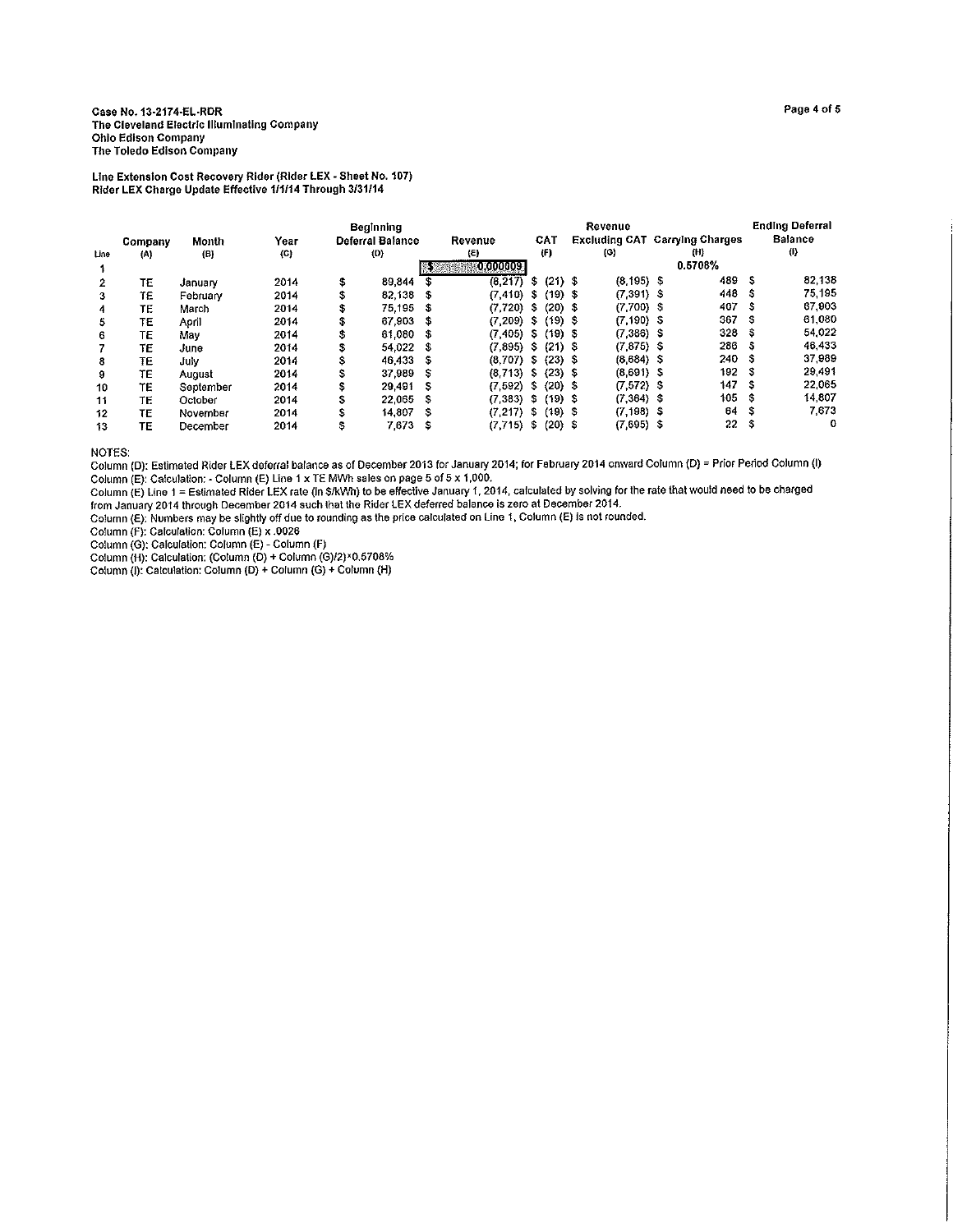|               |     | <b>Total Company MWh Sales</b> |    |  |
|---------------|-----|--------------------------------|----|--|
|               | CEI | OE                             | TE |  |
| $Nov-13$      |     |                                |    |  |
| Dec-13        |     |                                |    |  |
| $Jan-14$      |     |                                |    |  |
| Feb-14        |     |                                |    |  |
| Mar-14        |     |                                |    |  |
| Apr-14        |     |                                |    |  |
| May-14        |     |                                |    |  |
| Jun-14        |     |                                |    |  |
| Jul-14        |     |                                |    |  |
| Aug-14        |     |                                |    |  |
| Sep-14        |     |                                |    |  |
| Oct-14        |     |                                |    |  |
| <b>Nov-14</b> |     |                                |    |  |
| Dec-14        |     |                                |    |  |

\* Source: 2013 Forecast Version 9 as of November 2013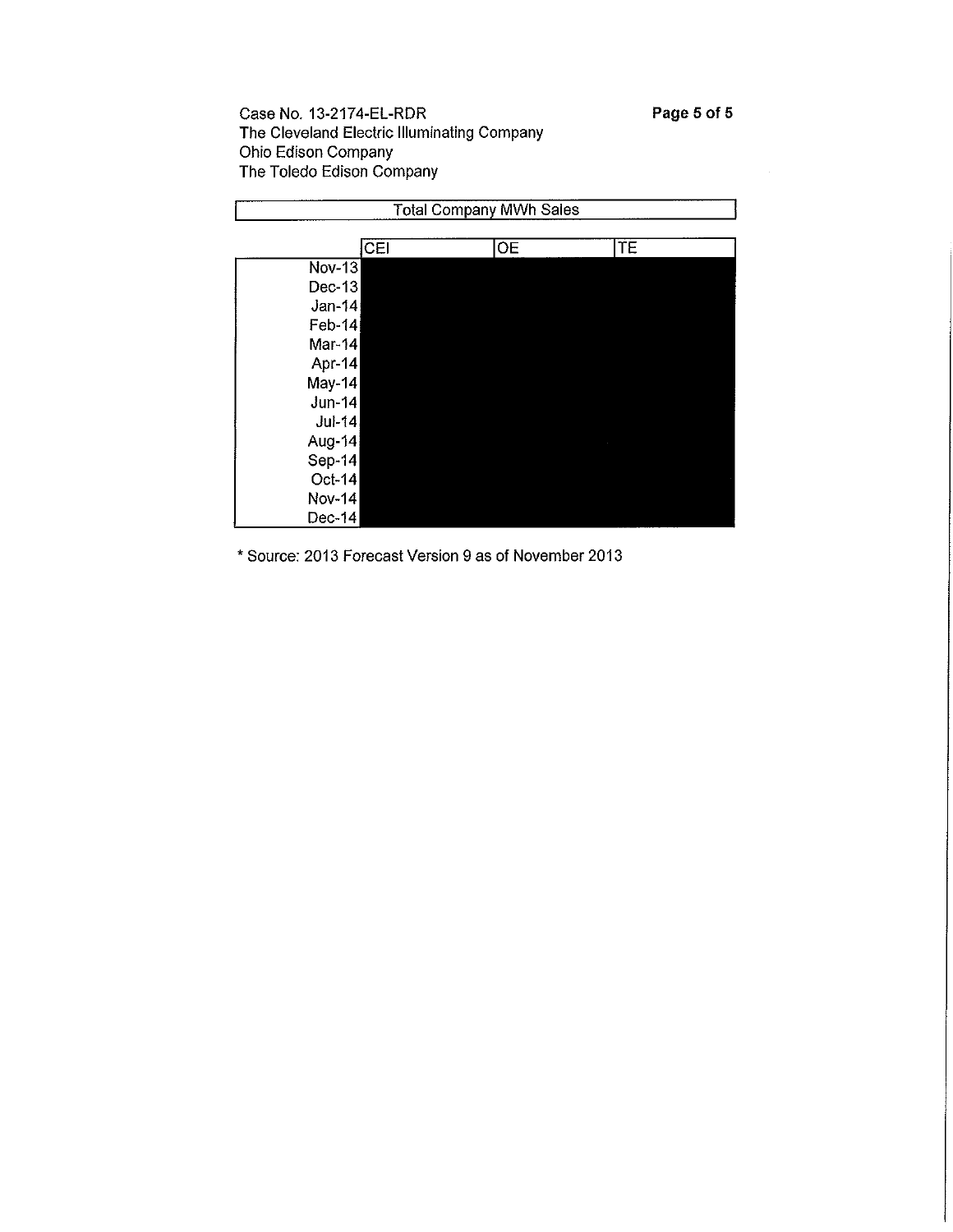#### **13-2174-EL-RDR RER2 Rate Calculation Page 1 of 4**

|      |         |            |               |     | <b>Beginning</b>        |                    |  |                     |            | <b>Ending Deferral</b> |  |                         |  |                |
|------|---------|------------|---------------|-----|-------------------------|--------------------|--|---------------------|------------|------------------------|--|-------------------------|--|----------------|
|      | Company | Year       | Month         |     | <b>Deferral Balance</b> | <b>RGC Credits</b> |  | Revenue             | <b>CAT</b> | <b>Excl CAT</b>        |  | <b>Carrying Charges</b> |  | <b>Balance</b> |
| Line | (A)     | (B)        | (C)           |     | (D)                     | (E)                |  | (F)                 | (G)        | (H)                    |  |                         |  | (J)            |
|      |         |            |               |     |                         |                    |  | \$0.003146          |            |                        |  | 0.5708%                 |  |                |
|      | 2 CEI   |            | 2013 October  |     |                         |                    |  |                     |            |                        |  |                         |  | (1,200,638.96) |
|      | 3 CEI   |            | 2013 November |     | \$(1.200.638.96)        | $$1,371,380.31$ \$ |  | $(1.199.841.61)$ \$ | 446.00     | \$171,092.70 \$        |  | $(6,365.32)$ \$         |  | (1,035,911.58) |
|      | 4 CEI   |            | 2013 December |     | \$(1.035.911.58)        | \$2,238,367.73 \$  |  | $(1.522.822.95)$ \$ | 1.860.42   | \$713.684.36 \$        |  | $(3,876.35)$ \$         |  | (326, 103.58)  |
|      | 5 CEI   |            | 2014 January  |     | (326.103.58)            | $$2.690.305.31$ \$ |  | $(1.771.313.16)$ \$ | 2.389.38   | \$916,602.78 \$        |  | 754.63 \$               |  | 591.253.83     |
|      | 6 CEI   |            | 2014 February | \$. | 591.253.83              | $$2.966.454.08$ \$ |  | $(1.529.053.27)$ \$ | 3.737.24   | $$1.433.663.57$ \$     |  | 7.466.99 \$             |  | 2,032,384.38   |
|      | 7 CEI   |            | 2014 March    |     | 2.032.384.38            | \$2,845,649.78 \$  |  | $(1,466,205.23)$ \$ | 3.586.56   | $$1,375.857.99$ \$     |  | 15.528.46 \$            |  | 3.423.770.83   |
|      | 8 CEI   | 2014 April |               |     | 3.423.770.83            | \$281.331.23 \$    |  | $(1.210.478.71)$ \$ | (2.415.78) | $(S926.731.69)$ \$     |  | 16.898.98 \$            |  | 2,513,938.12   |
|      | 9 CEI   | 2014 May   |               |     | 2,513,938.12            | \$134,898,63 \$    |  | $(1.249.121.92)$ \$ | (2.896.98) | $($1,111,326.30)$ \$   |  | 11,178.49 \$            |  | 1.413.790.30   |
|      | 10 CEI  | 2014 June  |               |     | 1.413.790.30            | \$0.00S            |  | $(1,421,509.94)$ \$ | (3.695.93) | $($1,417,814.01)$ \$   |  | 4,023.71                |  | 0.00           |
|      |         |            |               |     |                         |                    |  |                     |            |                        |  |                         |  |                |

|      |                |             |               |     | <b>Beginning</b>        |                           |      |                     |                   | <b>Ending Deferral</b> |  |                         |  |                       |
|------|----------------|-------------|---------------|-----|-------------------------|---------------------------|------|---------------------|-------------------|------------------------|--|-------------------------|--|-----------------------|
| Line | Company<br>(A) | Year<br>(B) | Month<br>(C)  |     | Deferral Balance<br>(D) | <b>RGC Credits</b><br>(E) |      | Revenue<br>(F)      | <b>CAT</b><br>(G) | <b>Excl CAT</b><br>(H) |  | <b>Carrying Charges</b> |  | <b>Balance</b><br>(J) |
| 11   |                |             |               |     |                         |                           |      | \$0.005778          |                   |                        |  | 0.5708%                 |  |                       |
|      | 12 OE          |             | 2013 October  |     |                         |                           |      |                     |                   |                        |  |                         |  | 654,893.23            |
|      | 13 OE          |             | 2013 November | \$. | 654.893.23              | $$2.738.456.23$ \$        |      | $(3.478.496.84)$ \$ | (1.924.11)        | $(S738.116.50)$ \$     |  | 1.631.64 \$             |  | (81,591.63)           |
|      | 14 OE          |             | 2013 December |     | (81.591.63)             | \$5.675.264.73 \$         |      | $(4.661.638.78)$ \$ | 2.635.43          | $$1.010.990.52$ \$     |  | 2.419.78 \$             |  | 931.818.67            |
|      | 15 OE          |             | 2014 January  |     | 931.818.67              | \$7.293.401.09 \$         |      | $(5.534.815.55)$ \$ | 4.572.32          | $$1.754.013.22$ \$     |  | 10.325.38 \$            |  | 2.696.157.26          |
|      | 16 OE          |             | 2014 February | \$. | 2.696.157.26            | $$7,634,119.23$ \$        |      | $(4,561,080.72)$ \$ | 7.989.90          | \$3.065.048.60 \$      |  | 24,138.72 \$            |  | 5,785,344.59          |
|      | 17 OE          |             | 2014 March    |     | 5.785.344.59            | \$7.468.319.96 \$         |      | $(4.404.130.01)$ \$ | 7.966.89          | $$3.056.223.05$ \$     |  | 41.747.65 \$            |  | 8.883.315.29          |
|      | 18 OE          | 2014 April  |               |     | 8.883.315.29            | $$1.599.726.13$ \$        |      | $(3.665.997.12)$ \$ | (5.372.30)        | $($2,060,898.69)$ \$   |  | 44.826.78 \$            |  | 6.867.243.38          |
|      | 19 OE          | 2014 May    |               |     | 6.867.243.38            | \$968,353.45              | - \$ | $(3,696,219.78)$ \$ | (7.092.45)        | $(S2.720.773.87)$ \$   |  | 31,434.97 \$            |  | 4,177,904.47          |
|      | 20 OE          | 2014 June   |               |     | 4.177.904.47            | \$0.00                    |      | $(4.200.716.84)$ \$ | (10.921.86)       | $(S4.189.794.97)$ \$   |  | 11,890.50 \$            |  | 0.00                  |

|       | <b>Beginning</b> |            |               |     |                         |                    |  |                    |  |            | <b>Net Revenue</b> |  |                         |  |                |  |
|-------|------------------|------------|---------------|-----|-------------------------|--------------------|--|--------------------|--|------------|--------------------|--|-------------------------|--|----------------|--|
|       | Company          | Year       | Month         |     | <b>Deferral Balance</b> | <b>RGC Credits</b> |  | Revenue            |  | <b>CAT</b> | <b>Excl CAT</b>    |  | <b>Carrying Charges</b> |  | <b>Balance</b> |  |
| Line  | (A)              | (B)        | (C)           |     | (D)                     | (E)                |  | (F)                |  | (G)        | (H)                |  |                         |  | (J)            |  |
| 21    |                  |            |               |     |                         |                    |  | \$0.002133         |  |            |                    |  | 0.5708%                 |  |                |  |
| 22 TE |                  |            | 2013 October  |     |                         |                    |  |                    |  |            |                    |  |                         |  | (362, 186.48)  |  |
| 23 TE |                  |            | 2013 November | \$. | (362.186.48)            | $$265.866.25$ \$   |  | $(352, 525.80)$ \$ |  | (225.31)   | $($86,434.23)$ \$  |  | $(2,314.18)$ \$         |  | (450, 934.89)  |  |
| 24 TE |                  |            | 2013 December |     | (450.934.89)            | \$593,300.28 \$    |  | $(477.001.48)$ \$  |  | 302.38     | $$115.996.42$ \$   |  | $(2.243.01)$ \$         |  | (337, 181.49)  |  |
| 25 TE |                  |            | 2014 January  |     | (337.181.49)            | \$718,929.80 \$    |  | $(538, 561.55)$ \$ |  | 468.96     | \$179,899.29 \$    |  | $(1,411.28)$ \$         |  | (158, 693.48)  |  |
| 26 TE |                  |            | 2014 February | \$. | (158.693.48)            | \$873,470,14 \$    |  | $(463, 247.29)$ \$ |  | 1,066.58   | \$409.156.27 \$    |  | 261.92 \$               |  | 250,724.72     |  |
|       | 27 TE            | 2014 March |               | \$  | 250.724.72              | \$835,362.40 \$    |  | $(423,581.49)$ \$  |  | 1,070.63   | \$410.710.28 \$    |  | $2.603.46$ \$           |  | 664.038.45     |  |
|       | 28 TE            | 2014 April |               |     | 664.038.45              | \$311.530.87 \$    |  | $(332.139.60)$ \$  |  | (53.58)    | $(\$20,555.14)$ \$ |  | 3.731.89 \$             |  | 647.215.19     |  |
| 29 TE |                  | 2014 May   |               |     | 647.215.19              | $$142,618.63$ \$   |  | $(363,667.20)$ \$  |  | (574.73)   | (\$220,473.84) \$  |  | $3,065.25$ \$           |  | 429,806.60     |  |
|       | 30 TE            | 2014 June  |               |     | 429.806.60              | $$0.00$ \$         |  | $(432, 153.45)$ \$ |  | (1.123.60) | $(S431.029.85)$ \$ |  | $1,223.25$ \$           |  | (0.00)         |  |

#### NOTES:

Column (E): Column (D) on page 4 of 8<br>Column (F) Line 1,11,21: Proposed Rider RER2 rate (\$/kWh) to become effective January 1, 2014, calculated by solving for the rate that would need to be charged<br>from January 2014 throug

Column (G): Calculation: (Column (E) + Column (F)) ࢜ 0.0026 Column (H): Calculation: (Column (E) + Column (F)) - Column (G)

Column (I): Calculation: (Column (D) + Column (H)/2) ࢜ 0.5708% Column (J): Calculation: Column (D) + Column (H) + Column (I)

Column (J) Lines 2,12,and 22: RER2 deferral balance October 2013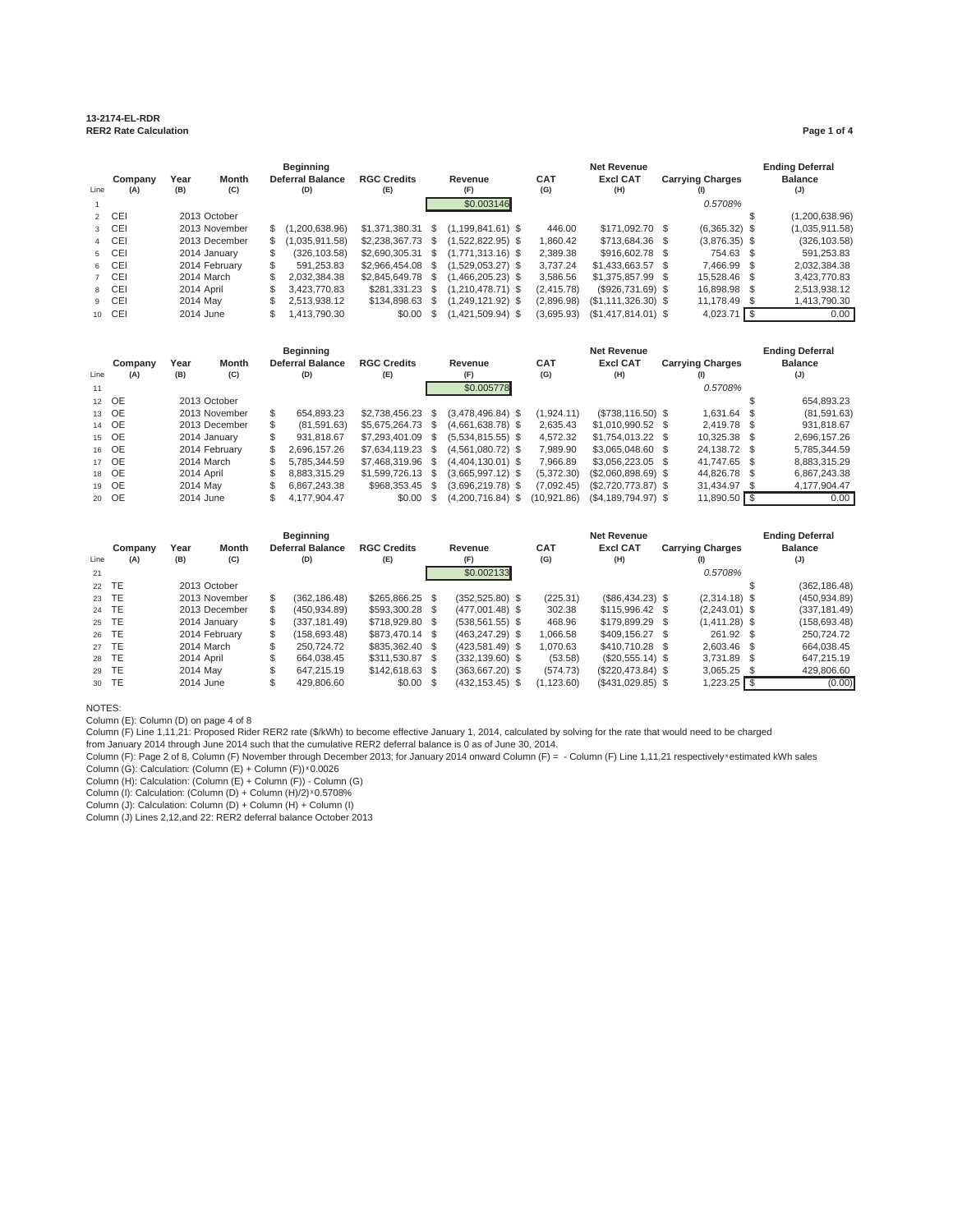### **13-2174-EL-RDR RIDER RER REVENUES Page 2 of 4**

|                | Company         | Year          | <b>Month</b>                     | KWh <sup>1</sup> | <b>RER2 Rate</b> |            | <b>RER2 Revenue</b> |
|----------------|-----------------|---------------|----------------------------------|------------------|------------------|------------|---------------------|
| Line           | (A)             | (B)           | (C)                              | (D)              | (E)              |            | (F)                 |
|                | CEI             |               | 2013 November                    |                  | 0.002876 \$      |            | 1,199,841.61        |
| $\mathcal{P}$  | CEI             |               | 2013 December                    |                  | 0.002876 \$      |            | 1,522,822.95        |
|                | Company<br>Year |               | <b>Month</b>                     | KWh <sup>1</sup> | <b>RER2 Rate</b> |            | <b>RER2 Revenue</b> |
| Line           | (A)             | (B)           | (C)                              | (D)              | (F)              |            | (H)                 |
| 3              | <b>OE</b>       |               | 2013 November                    |                  | $0.005046$ \$    |            | 3,478,496.84        |
| $\overline{4}$ | 0E              |               | 2013 December                    |                  | 0.005046 \$      |            | 4,661,638.78        |
|                | Company         | Year          | KWh <sup>1</sup><br><b>Month</b> |                  | <b>RER2 Rate</b> |            | <b>RER2 Revenue</b> |
| Line           | (A)             | (B)           | (C)                              | (D)              | (F)              |            | (H)                 |
| 5              | ТE              | 2013 November |                                  |                  | 0.001947 \$      |            | 352,525.80          |
| 6              | ТE              | 2013 December |                                  |                  | 0.001947         | 477,001.48 |                     |

### NOTES:

1-The kWh values for November and December 2013 represent the 9+3 forecasted sales. Column (E): RER2 rate effective October 2013 (\$/kWh), RER1 went to 0 June 21, 2013 Column (F): Calculation: Column (D) × Column (E)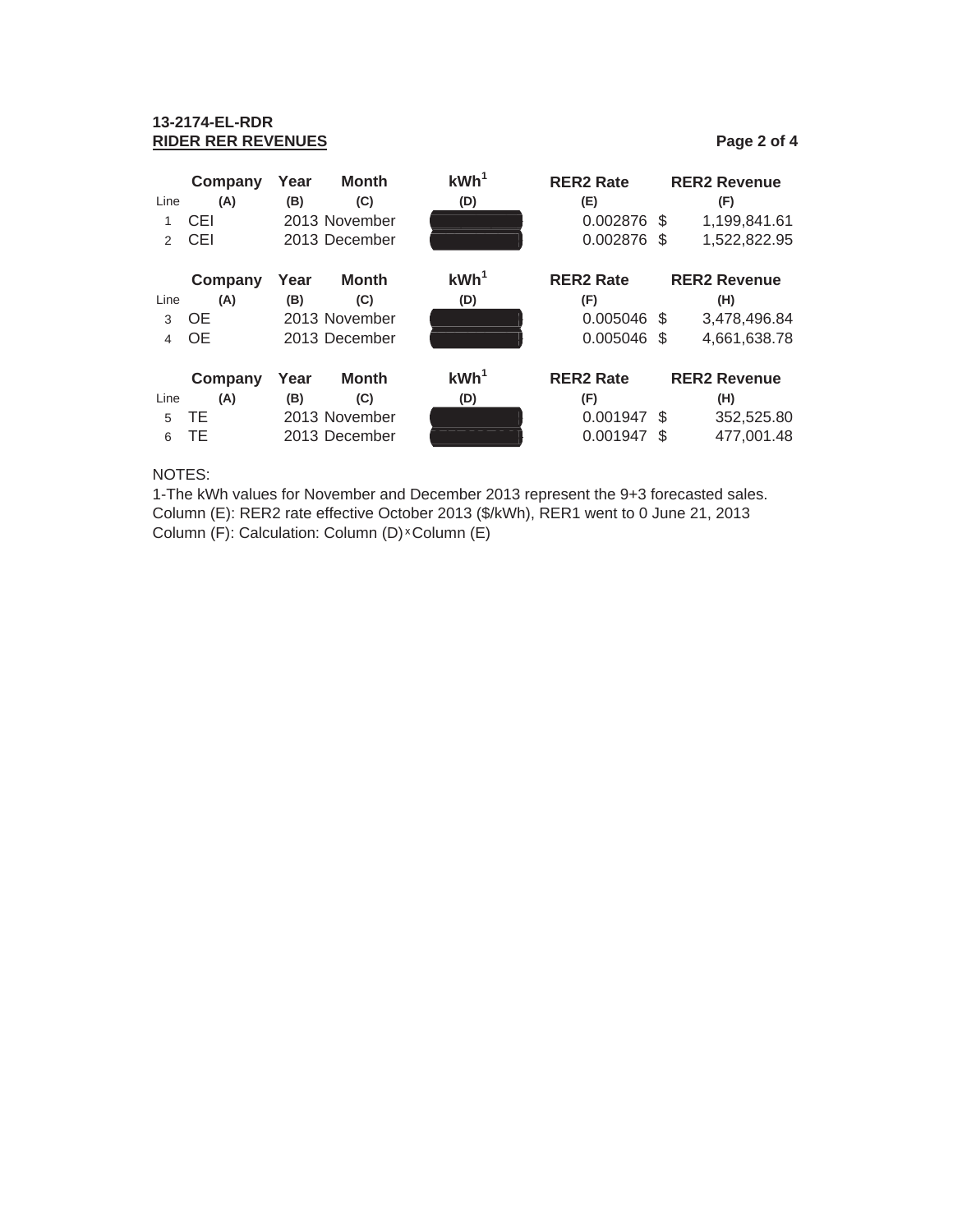#### **13-2174-EL-RDR TOTAL RGC CREDIT SUMMARY-BY MONTH CONTRACT CONTRACT CONTRACT Page 3 of 4**

|                |            |                         |      |                   | (A)                 |                 | (B)                 |
|----------------|------------|-------------------------|------|-------------------|---------------------|-----------------|---------------------|
|                |            |                         |      |                   | <b>RGC Eligible</b> |                 |                     |
| Line           | Company    | Month                   | Year | <b>Blocking</b>   | kWh Sales           |                 | RGC Amount $(\$)^1$ |
| $\mathbf{1}$   |            |                         |      |                   |                     |                 | $-0.0263$           |
| $\overline{2}$ |            | 11                      | 2013 | All kWh           | 44,775,664          | \$              | (1, 177, 600)       |
| 3              |            | 12                      | 2013 | All kWh           | 71,955,609          | \$              | (1,892,433)         |
| $\overline{4}$ | <b>CEI</b> |                         | 2014 | All kWh           | 85,692,168          | \$              | (2, 253, 704)       |
| 5              |            | $\overline{\mathbf{c}}$ | 2014 | All kWh           | 92,525,026          | \$              | (2,433,408)         |
| 6              |            | $\overline{3}$          | 2014 | All kWh           | 89,428,494          | \$              | (2,351,969)         |
| $\overline{7}$ |            | Total                   |      |                   | 384,376,962         | $\overline{\$}$ | (10, 109, 114)      |
| 8              |            |                         |      |                   |                     |                 | $-0.0324$           |
| 9              |            | 11                      | 2013 | <b>Over 1250</b>  | 45,871,677          | \$              | (1,486,242)         |
| 10             |            | 12                      | 2013 | <b>Over 1250</b>  | 115,397,666         | \$              | (3,738,884)         |
| 11             | <b>OE</b>  | 1                       | 2014 | <b>Over 1250</b>  | 150,992,526         | \$              | (4,892,158)         |
| 12             |            | 2                       | 2014 | <b>Over 1250</b>  | 160,533,366         | \$              | (5,201,281)         |
| 13             |            | 3                       | 2014 | <b>Over 1250</b>  | 155,590,145         | \$              | (5,041,121)         |
| 14             |            | Total                   |      |                   | 628,385,381         | \$              | (20, 359, 686)      |
| 15             |            |                         |      |                   |                     |                 | $-0.0177$           |
| 16             |            | 11                      | 2013 | <b>Over 2000</b>  | 1,618,602           | \$              | (28, 649)           |
| 17             |            | 12                      | 2013 | <b>Over 2000</b>  | 8,226,597           | \$              | (145, 611)          |
| 18             | <b>TE</b>  | 1                       | 2014 | <b>Over 2000</b>  | 10,815,170          | \$              | (191, 429)          |
| 19             |            | $\overline{\mathbf{c}}$ | 2014 | <b>Over 2000</b>  | 12,916,856          | \$              | (228, 628)          |
| 20             |            | $\overline{3}$          | 2014 | <b>Over 2000</b>  | 12,109,431          | \$              | (214,337)           |
| 21             |            | Total                   |      |                   | 45,686,656          | $\overline{\$}$ | (808, 654)          |
| 22             |            |                         |      |                   |                     |                 | $-0.0279$           |
| 23             |            | 11                      | 2013 | <b>First 2000</b> | 1,004,883           | \$              | (28, 036)           |
| 24             |            | 12                      | 2013 | <b>First 2000</b> | 1,680,496           | \$              | (46, 886)           |
| 25             | OHIO       | 1                       | 2014 | <b>First 2000</b> | 1,723,111           | \$              | (48, 075)           |
| 26             |            | $\overline{c}$          | 2014 | <b>First 2000</b> | 1,825,227           | \$              | (50, 924)           |

26 2014 First 2000 1,825,227 \$ (50,924)<br>27 3 2014 First 2000 1,823,935 \$ (50,888) 27 27 3 2014 First 2000 1,823,935 \$ (50,888)<br>28 3 2014 First 2000 3,057,653 \$ (224,809)

NOTES:

Column (A): Applicable kWh sales utilized in Case No. 10-176-EL-ATA.

28 Total 8,057,653 \$

<sup>1</sup>The RGC amounts are based on rates effective October 31, 2013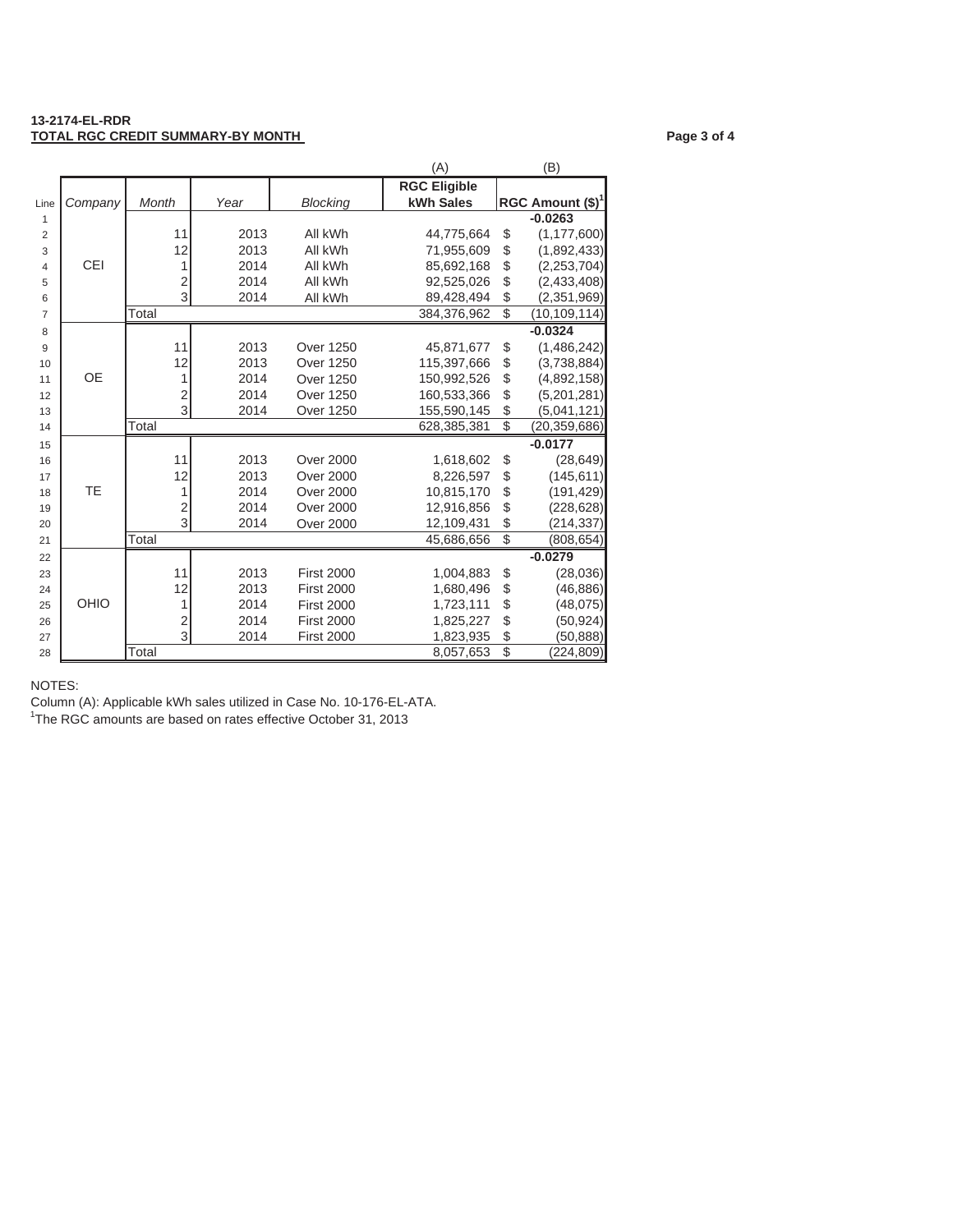#### **13-2174-EL-RDR TOTAL RGC CREDIT SUMMARY-BY MONTH PAGE 4 OF 4 OF A SET AND RESPONDENT ASSAULT ASSAULT ASSAULT ASSAULT ASSAULT**

|                |                           |      |                         |    | <b>RGC Additional</b> |                        |                            |                              |
|----------------|---------------------------|------|-------------------------|----|-----------------------|------------------------|----------------------------|------------------------------|
|                |                           |      |                         |    | RGC <sup>1</sup>      | Provision <sup>2</sup> | Successor RDC <sup>3</sup> | <b>Total RGC<sup>4</sup></b> |
| Line           | Company                   | Year | Month                   |    | (A)                   | (B)                    | $\overline{C}$             | $(D)=(A)+(B)+(C)$            |
| $\mathbf{1}$   |                           | 2013 | 11                      | \$ | (1, 177, 600)         | (\$89,915)             | (\$103,865)                | (\$1,371,380)                |
| 2              |                           | 2013 | 12                      | \$ | (1,892,433)           | (\$154,741)            | (\$191, 194)               | (\$2,238,368)                |
| 3              | <b>CEI</b>                | 2014 | 1                       | \$ | (2,253,704)           | (\$193,377)            | (\$243,224)                | (\$2,690,305)                |
| 4              |                           | 2014 | $\frac{2}{3}$           | \$ | (2,433,408)           | (\$232,825)            | (\$300,221)                | (\$2,966,454)                |
| 5              |                           | 2014 |                         | \$ | (2,351,969)           | (\$216,960)            | (\$276,720)                | (\$2,845,650)                |
| 6              |                           | 2014 | $\overline{4}$          | \$ |                       | (\$125,474)            | (\$155,857)                | (\$281,331)                  |
| $\overline{7}$ |                           | 2014 | 5                       | \$ |                       | (\$62,691)             | (\$72,208)                 | (\$134,899)                  |
| 8              |                           |      | Total                   |    | (\$10,109,114)        | (\$1,075,984)          | (\$1,343,289)              | (\$12,528,387)               |
| 9              |                           | 2013 | 11                      | \$ | (1,486,242)           | (\$756,536)            | (\$495,678)                | (\$2,738,456)                |
| 10             |                           | 2013 | 12                      | \$ | (3,738,884)           | (\$1,126,580)          | (\$809, 800)               | (\$5,675,265)                |
| 11             |                           | 2014 | 1                       | \$ | (4,892,158)           | (\$1,400,084)          | (\$1,001,159)              | (\$7,293,401)                |
| 12             | <b>OE</b>                 | 2014 | $\frac{2}{3}$           | \$ | (5,201,281)           | (\$1,300,898)          | (\$1,131,940)              | (\$7,634,119)                |
| 13             |                           | 2014 |                         | \$ | (5,041,121)           | (\$1,297,903)          | (\$1,129,296)              | (\$7,468,320)                |
| 14             |                           | 2014 | $\overline{4}$          | \$ |                       | (\$897,611)            | (\$702, 115)               | (\$1,599,726)                |
| 15             |                           | 2014 | 5                       | \$ |                       | (\$584, 817)           | (\$383,536)                | (\$968,353)                  |
| 16             |                           |      | Total                   |    | (\$20,359,686)        | (\$7,364,430)          | (\$5,653,524)              | (\$33,377,641)               |
| 17             |                           | 2013 | 11                      | \$ | (56, 685)             | (\$108,298)            | (\$100,883)                | (\$265,866)                  |
| 18             |                           | 2013 | 12                      | \$ | (192, 497)            | (\$215,720)            | (\$185,083)                | ( \$593, 300)                |
| 19             |                           | 2014 | 1                       | \$ | (239, 503)            | (\$256,417)            | (\$223,010)                | (\$718,930)                  |
| 20             | TE                        | 2014 | $\frac{2}{3}$           | \$ | (279, 552)            | (\$298,775)            | (\$295, 143)               | (\$873,470)                  |
| 21             |                           | 2014 |                         | \$ | (265, 225)            | (\$287,248)            | (\$282,890)                | (\$835,362)                  |
| 22             |                           | 2014 | $\overline{4}$          | \$ |                       | (\$162,744)            | (\$148,787)                | (\$311,531)                  |
| 23             |                           | 2014 | 5                       | \$ |                       | (\$75,633)             | ( \$66, 986)               | (\$142, 619)                 |
| 24             |                           |      | Total                   |    | (\$1,033,462)         | (\$1,404,834)          | (\$1,302,782)              | (\$3,741,078)                |
| 25             |                           | 2013 | 11                      |    | (\$2,720,528)         | (\$954,749)            | (\$700,426)                | (\$4,375,703)                |
| 26             |                           | 2013 | 12                      |    | (\$5,823,814)         | (\$1,497,042)          | (\$1,186,077)              | (\$8,506,933)                |
| 27             |                           | 2014 | 1                       |    | (\$7,385,365)         | (\$1,849,878)          | (\$1,467,393)              | (\$10,702,636)               |
| 28             | OHIO                      | 2014 | $\overline{\mathbf{c}}$ |    | (\$7,914,241)         | (\$1,832,498)          | (\$1,727,304)              | (\$11,474,043)               |
| 29             |                           | 2014 | 3                       |    | (\$7,658,315)         | (\$1,802,111)          | (\$1,688,906)              | (\$11,149,332)               |
| 30             |                           | 2014 | 4                       | \$ |                       | (\$1,185,829)          | (\$1,006,759)              | (\$2,192,588)                |
| 31             |                           | 2014 | 5                       | \$ |                       | (\$723, 141)           | (\$522,730)                | (\$1,245,871)                |
| 32             |                           |      | Total                   |    | (\$31,502,263)        | (\$9,845,248)          | (\$8,299,595)              | (\$49,647,106)               |
| 33             | <b>TOTAL (\$Millions)</b> |      |                         |    | (\$31.5)              | ( \$9.8)               | (\$8.3)                    | ( \$49.6)                    |

#### NOTES:

\*Please note that no heating credit is provided in the summer months of June, July and August.

<sup>2</sup>Currently effective Rider RGC Additional Provision retail rate applied to the applicable kWh sales utilized in RGC amounts from column (B) on page 3, based on rates effective October 31, 2013 through March 31, 2014.

Case No. 10-176-EL-ATA.

Currently effective Rider RDC retail rate applied to the applicable kWh sales utilized in Case No. 10-176-EL-ATA.

 Total RGC amount includes the actual RGC credit, the Rider RGC Additional Provision credit, and the successor RDC equivalent credit since the Companies are authorized to defer purchased power equivalent to the credits provided in case 10-176-EL-ATA.